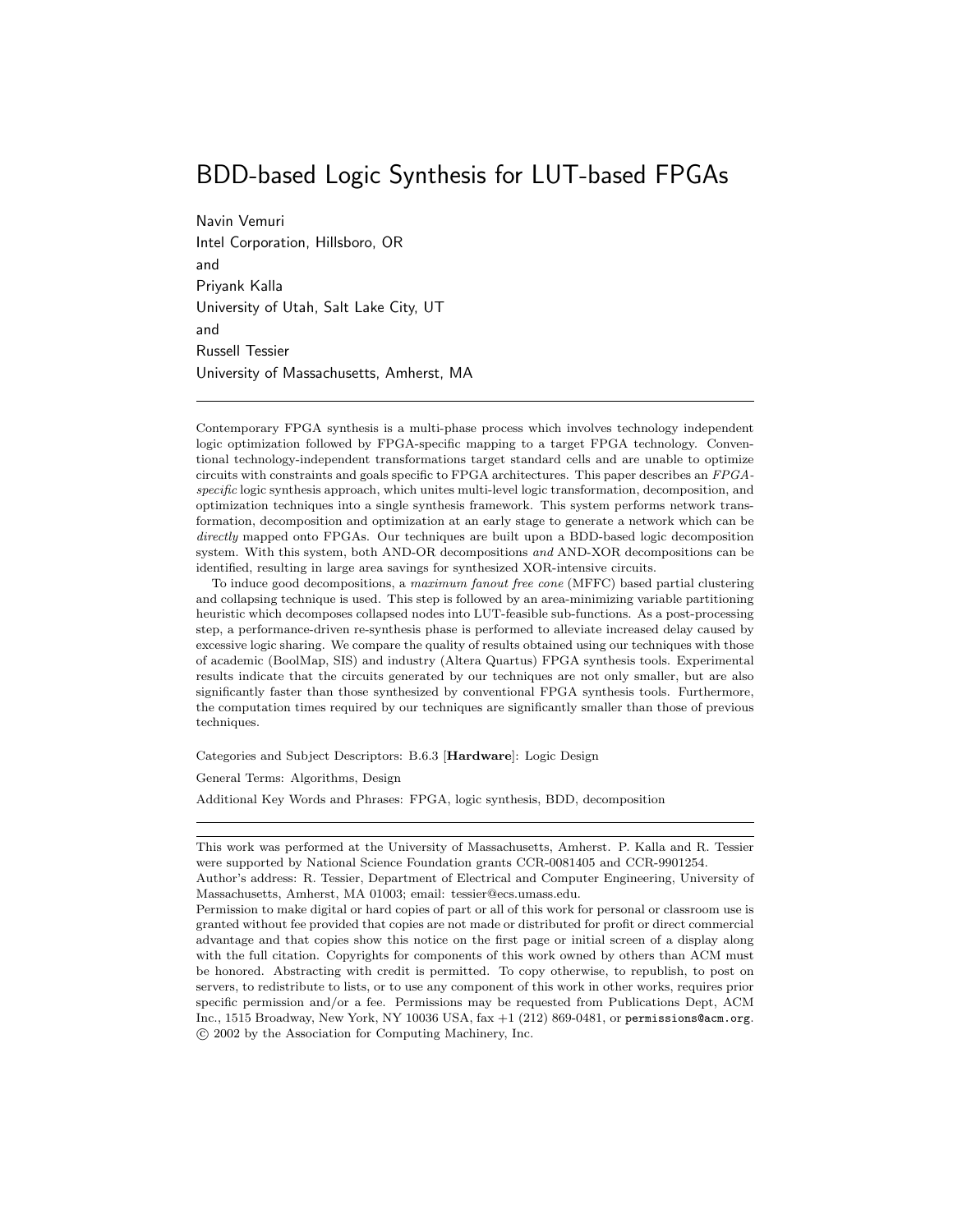#### 1. INTRODUCTION

In this paper, a logic synthesis approach for LUT-based FPGA architectures is presented. This approach encompasses a complete FPGA-specific logic synthesis system, which includes network transformations, *technology-dependent* logic decomposition, optimization and technology mapping. Earlier FPGA synthesis research [Murgai et al. 1990] [Babba and Crastes 1992] advocated technology-independent logic synthesis followed by technology mapping onto FPGA architectures. This approach generates minimized multi-level logic nodes and maps nodes to LUTs as a *post-processing* step [Murgai et al. 1995]. A number of FPGA technology mapping approaches have been proposed in the literature [Murgai et al. 1990][Francis et al. 1990] [Francis et al. 1995] [Filo et al. 1991] [Sawkar and Thomas 1992] [Cong and Ding 1994]. Although many techniques demonstrate robustness [Chen et al. 1992] and optimality [Cong and Ding 1994] in mapping circuits to FPGAs, they are used subsequent to, and in isolation with, logic optimization. The resulting area/delay characteristics of the circuits may not be satisfactory, especially for large designs.

Following these earlier efforts, an attempt was made to restructure/optimize logic to facilitate mapping onto FPGA architectures. Karplus [Karplus 1991] proposed Xmap, which uses an **if-then-else** (ITE) DAG to represent functions and uses cofactoring for functional decomposition. Subsequent bin-packing techniques are used for technology mapping. Recent techniques [Legl et al. 1996] [Eckl et al. 1996][Jiang et al. 1997] [Stanion and Sechen 1995] followa three step approach: First, circuit optimization using conventional technology independent optimization tools such as SIS [Sentovich et al. 1992] is performed. Architecture specific network transformation heuristics are then used to reduce the logic depth and create kfeasible *supernodes*, where k is the input count of each LUT. Finally, mapping algorithms are used to realize the circuits in the desired FPGA architecture.

A common feature of the above techniques is the initial technology independent optimization step. The implications of performing conventional technology independent optimization, with tools such as SIS, prior to and in isolation with FPGA-specific restructuring and subsequent mapping are as follows:

- (1) Conventional synthesis tools perform a variety of network transformations and optimizations which are geared specifically towards *standard cell* architectures. Knowledge of FPGA architectures is not used in the optimization process. The goal of standard cell-based, multi-level logic optimization is literal count minimization. For LUT-based FPGAs, resource consumption depends on the the number of look-up table inputs. When mapped to LUTs, a literal-minimized network may lead to a suboptimal implementation.
- (2) Larger nodes need to be decomposed into smaller, less complex, subfunctions. Logic optimization techniques rely extensively on algebraic factoring and decomposition. Conventional AND-OR intensive factoring heuristics are unable to efficiently generate subfunctions that can be directly mapped onto LUTs.
- (3) Conventional logic synthesis tools resort to aggressive factoring (kernel extraction) to reduce the number of literals, often resulting in high-fanout nodes. Although this may be acceptable for standard cell implementations, FPGAs suffer from limited resources; often resulting in routing difficulties. Additionally, aggressive extraction often creates excess nodes, which results in resource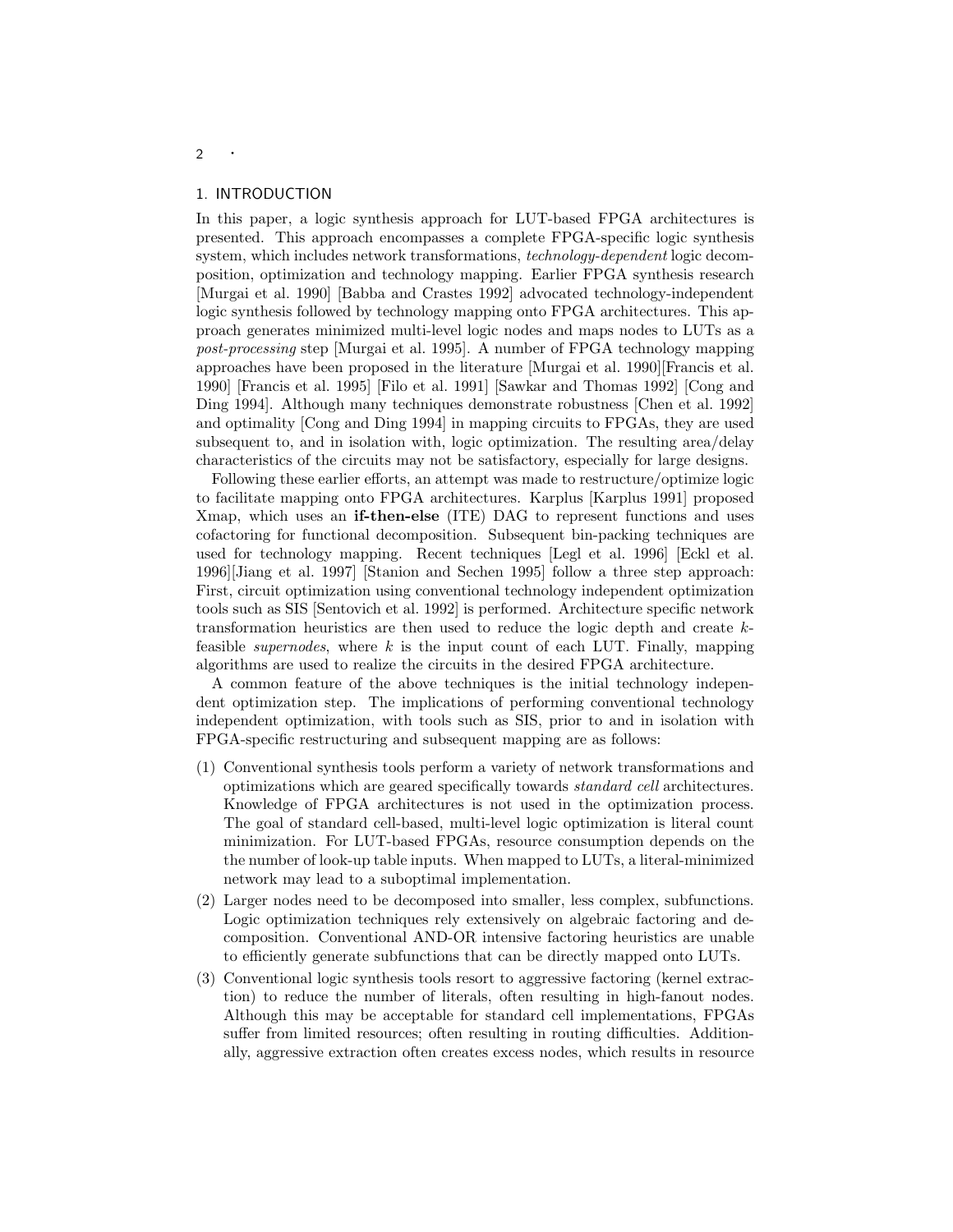consumption and a degradation in area and delay characteristics.

Recently, [Chen and Cong 2001] reported that the impact of logic decomposition on delay and area cannot be forecast accurately. As a result, they suggest that mapping be performed simultaneously over a *set of decompositions* so that a single, best solution may be chosen. This approach combines *technology decomposition* with *technology mapping*. However, initial logic optimization is still conventional (e.g. based on SIS), rather than technology-specific. Our approach takes the target technology (k-input LUTs) into consideration during the technology-independent logic optimization and decomposition phase.

### 1.1 Research Contributions

To overcome the limitations of previous FPGA synthesis techniques, we have developed a LUT-based FPGA synthesis approach that unifies technology-independent logic optimization with LUT-based logic restructuring. We guide network transformation and subsequent logic decomposition and optimization to generate a network which can be efficiently mapped to LUT-based FPGAs. To facilitate transformations, our approach makes extensive use of binary decision diagrams (BDDs).

BDDs have been exploited by CAD engineers for FPGA synthesis [Legl et al. 1996] [Chang et al. 1996] [Sawada et al. 1995] [Lai et al. 1993] [Jiang et al. 1997], primarily in the logic decomposition phase. Recently, a generic BDD-based functional decomposition approach, **BDS** [Yang 2000], was presented which can efficiently identify both *algebraic* and *Boolean* (AND-OR and AND-XOR) decompositions. Using a functional decomposition engine similar to that of BDS, we present a comprehensive logic synthesis system to specifically target logic decompositions for k-feasible LUTs. Binary decision diagrams [Bryant 1986] are used to represent Boolean functions and to aid in the creation of logic decompositions. To induce good decompositions, a *maximum fanout free cone* (MFFC) based partial collapse technique is applied in the Boolean domain. Efficient BDD-based variable partitioning heuristics are subsequently used to decompose all collapsed nodes into k-LUT feasible subfunctions. These transformations are performed to achieve minimized LUT area. When combined, the FPGA-specific optimizations form the heart of our synthesis framework, **BDS-pga** (BDD-based decomposition system for FPGAs).

Our synthesis process is completed with **FlowMap** [Cong and Ding 1994], an academic technology mapping tool. FlowMap uses a max-flow, min-cut algorithm for depth optimal mapping of k-feasible nodes on k-input LUTs and incorporates heuristics to perform area-minimal mapping. The tool pre-processes the optimized network by performing a two-input AND-OR decomposition on each network node. Such restructuring can potentially undo the decompositions performed by BDS-pga. Since BDS-pga already creates a  $k$ -feasible network, this two-input AND-OR decomposition feature of FlowMap is disabled, so that BDS-pga's logic decomposition is not destroyed.

To reduce critical-path delay, a performance-driven re-synthesis step is incorporated into BDS-pga. Circuit delay can be reduced by minimizing the level count topologically using 1) controlled clustering and collapsing, 2) re-decomposition, 3) logic simplification and 4) technology re-mapping. Experiments using area minimization and subsequent delay re-synthesis indicate that circuits generated using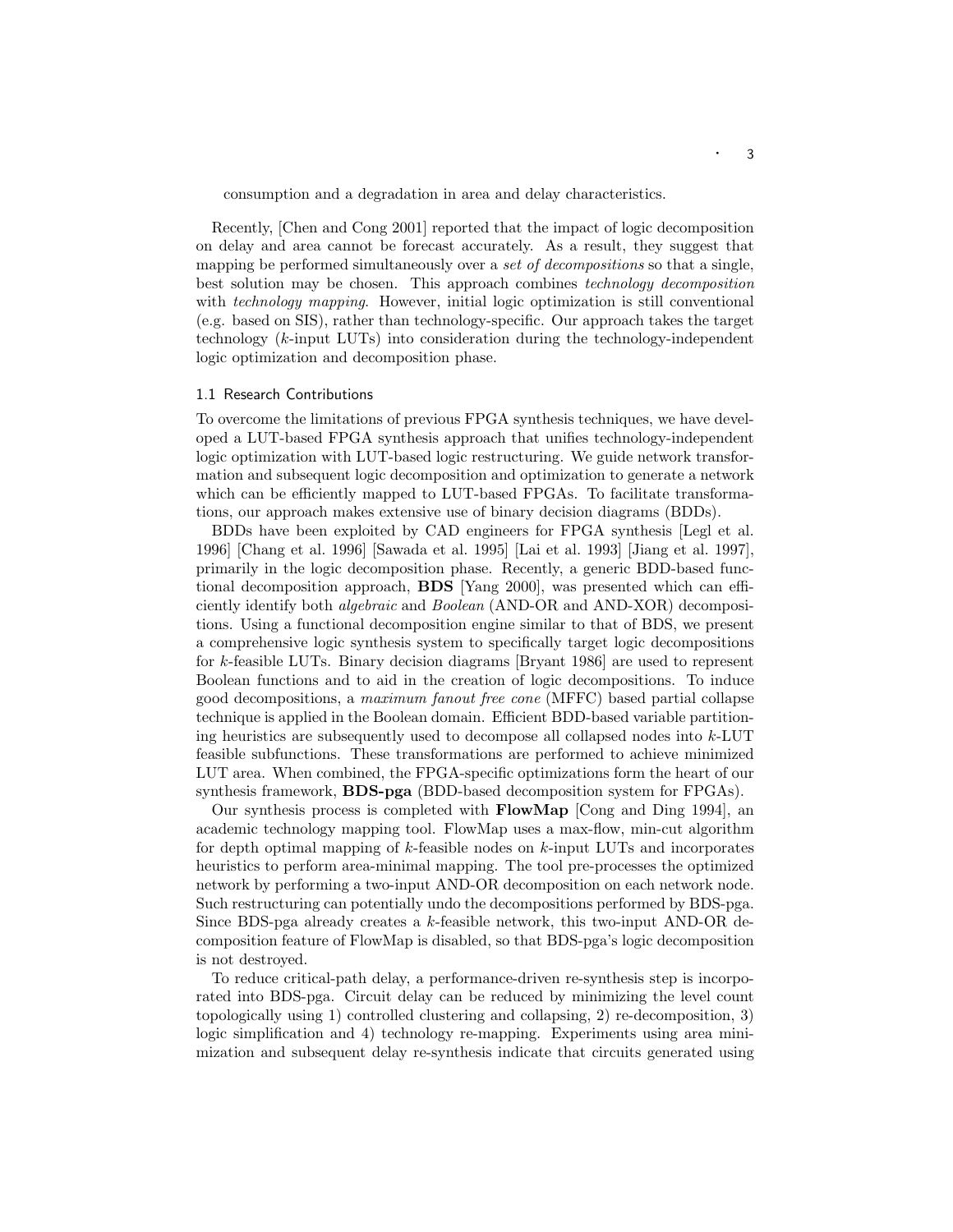our techniques are not only smaller, but are also significantly faster than those synthesized using conventional FPGA synthesis approaches.

The remainder of the paper describes our logic synthesis infrastructure. Section 2 introduces the terminology used in this paper and reviews logic decomposition using BDS. In Section 3, an MFFC-based iterative partial collapse approach is presented. Section 4 describes two decomposition algorithms which are based on variable partitioning of BDD graphs. Section 5 focuses on delay-reduction strategies. Experimental results are presented in Section 6 and the benefits and limitations of BDS-pga are analyzed. Section 7 discusses possible future work and concludes the paper.

### 2. PRELIMINARIES

A combinational Boolean network  $\eta$  can be represented by a directed acyclic graph  $\eta = (V, E)$ , where each node  $v \in V$  represents an arbitrary logic gate and each directed edge  $(u, v) \in E$  represents a connection from the output of the node u to the input of node v. The *depth* of a node v is the number of edges on the longest path from a primary input  $(PI)$  to v. In this paper, we define the depth of each PI as one. The depth of a network is the largest depth amongst all nodes in the network. Let  $input(v)$  and  $fanout(v)$  represent the set of fanins and the set of fanouts of node v, respectively. The *support* of a Boolean expression  $F$  is the set of variables,  $\mathcal{S}_{\mathcal{F}}$ , that F explicitly depends on, *i.e.* the fanin of that node. For example, if  $F = xy + x \cdot y \cdot$ ,  $S_F = ||(x, y)|| = 2$ . A *binary decision diagram (BDD)* is a rooted, directed acyclic graph (DAG) representing a switching function [DeMicheli 1994] with an unconstrained number of in-edges and two out-edges, one each for the one and zero decision paths of a given variable.

A *fanin cone*  $C_v$  rooted at v is a connected subnetwork consisting of v and its predecessors. A *fanout free cone* (FFC) is a subnetwork where no node in the cone is connected to a node not in the cone. A *maximum fanout free cone* (MFFC) is the largest possible FFC in terms of node count. A k*-feasible* node has no more than  $k$  inputs. All nodes in a  $k$ -feasible network are  $k$ -feasible.

In a network  $\eta$ , the topologically longest path(s) are considered to be critical. Nodes on the critical path(s) are critical nodes. In this paper, we refer to  $\epsilon$ -critical paths as those paths whose topological lengths are within  $\epsilon$  of the longest path.  $\mathcal L$ refers to the longest critical path, while  $\mathcal{L}_{\Upsilon}$  refers to the set of all longest paths.  $\mathcal{L}_{\epsilon}$  is the set of paths that are  $\epsilon$ -critical.

#### 2.1 Review of BDD-based Logic Optimization

In this subsection, basic BDD-based logic decomposition theory presented in [Yang 2000], is described in the context of our work. For a detailed description of the **BDS** decomposition system, the reader is referred to [Yang et al. 1999] [Yang 2000].

**BDD-based Functional Decomposition**: In our synthesis framework, BDDs [Bryant 1986] are the functional representation of choice. First, a Reduced Ordered Binary Decision Diagram (ROBDD) is built for a function. BDDs for certain classes of functions are *exponential* in the number of variables and cannot be constructed. To overcome this problem, *partitioned-ROBDDs* with intermediate variables [Narayan et al. 1996] are used to further partition the functions. Since each function partition (a subfunction in itself) is represented by a BDD, partitioned

4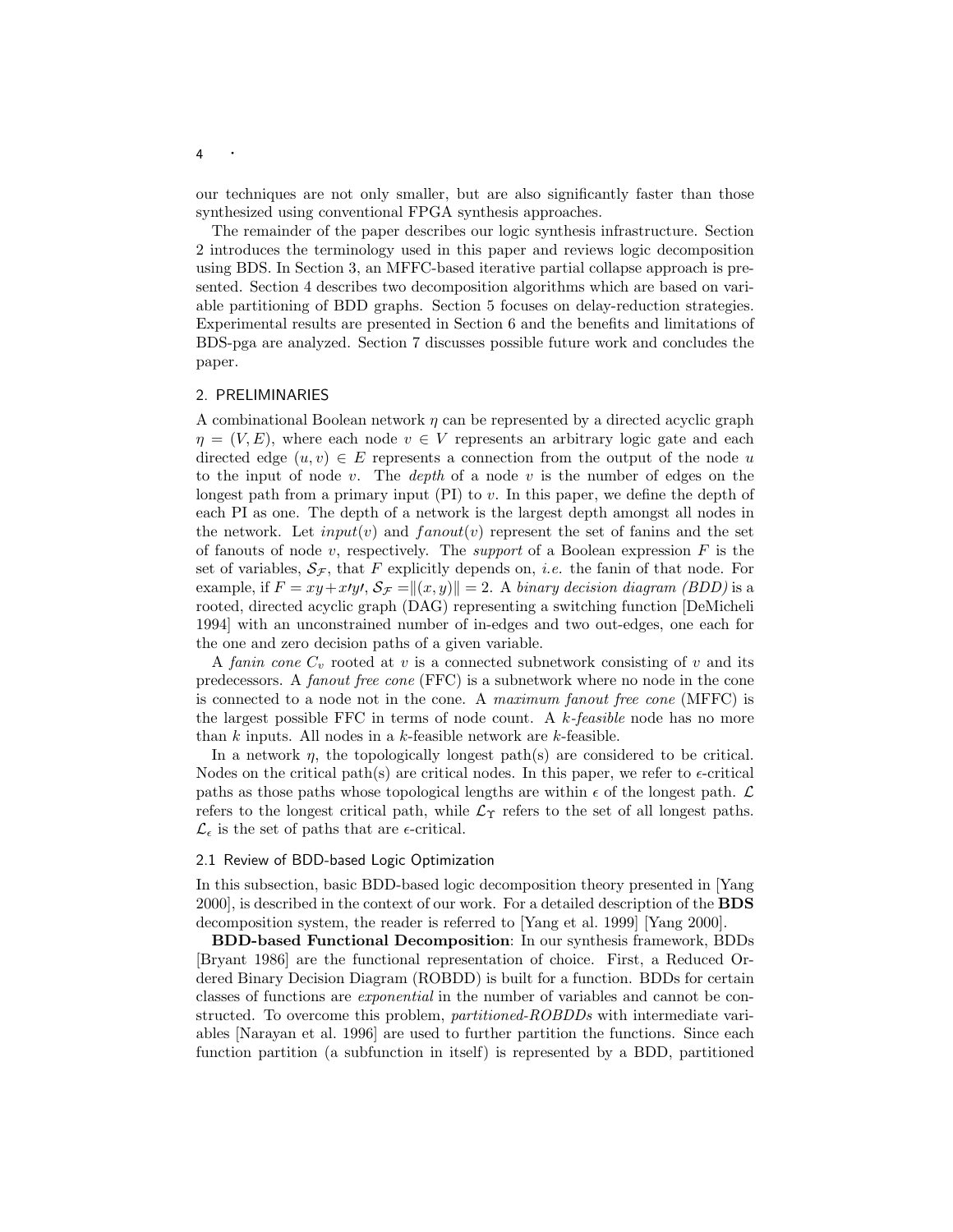| Type           | <b>BDD</b> Structure         | Decomposition  |
|----------------|------------------------------|----------------|
|                | $1$ -dominator               | algebraic AND  |
| $\overline{2}$ | $0$ -dominator               | algebraic OR   |
| 3              | $x$ -dominator               | algebraic XNOR |
| 4              | <i>generalized dominator</i> | Boolean AND/OR |
| 5              | generalized x-dominator      | Boolean XNOR   |
| 6              | cof. wrt. single node        | simple MUX     |
|                | cof. wrt. supernode          | functional MUX |

Table 1. Dominators and their corresponding decompositions

ROBDDs present an initial circuit partitioning for decompositions.

The theory of *dominators* [Yang et al. 1999] forms the basis for BDD-based decomposition. A BDD traversal (scan) is performed using a depth-first search to identify dominators, structural features that indicate the convergence of positive and negative BDD edges at a particular node. After dominator identification, a *cut* is performed on the BDD which divides the BDDs into two parts, creating a decomposition. A list of dominators and their corresponding decompositions appears in Table 1.

The decomposition engine performs a search for efficient BDD decompositions, from the most efficient (algebraic) to less efficient decompositions (Boolean). The engine first searches for a simple disjunctive (algebraic) decomposition. These decompositions are based on  $1,0$  and x-dominators, which are critical points on the BDD where simple decompositions (AND, OR and XOR decompositions, respectively) can be performed. A 1-dominator lies on all paths from the root node to the **constant 1** node. When disjunctive decomposition fails, the BDDs are decomposed using generalized dominators. As a last resort, the BDD is decomposed by cofactoring with respect to the top variable.

As shown in Fig. 1, the *bound set* corresponds to the *divisor* **D** during decomposition. The *free set* constitutes the variables belowthe cut. **D** is a generalized dominator since it does not necessarily lead to an algebraic (disjoint) decomposition. All dangling solid edges are tied to leaf node **1**, as shown in Fig. 1(b). The *quotient* of this division is obtained from **F** by setting the off-set of the divisor **D** to be a don't care, and performing don't care minimization. The *restrict* algorithm [Coudert and Madre 1990] is used for this purpose. **F** is then minimized with this don't care in Fig. 1(c). The minimized function is the quotient **Q** of the division. This decomposition is a case of non-disjoint **Boolean** decomposition.

Prior to decomposition, network transformation procedures such as *sweep*, *eliminate* and *re-substitution* are used as BDD operations. These operations are an essential part of logic synthesis systems and help in restructuring and optimizing the Boolean network.

## 2.2 A case for using BDD-based decomposition for FPGA synthesis

An important part of BDS is the decomposition engine that can identify both AND/OR and AND/XOR decompositions efficiently. XOR identification can significantly reduce implementation resources if efficient XOR implementations are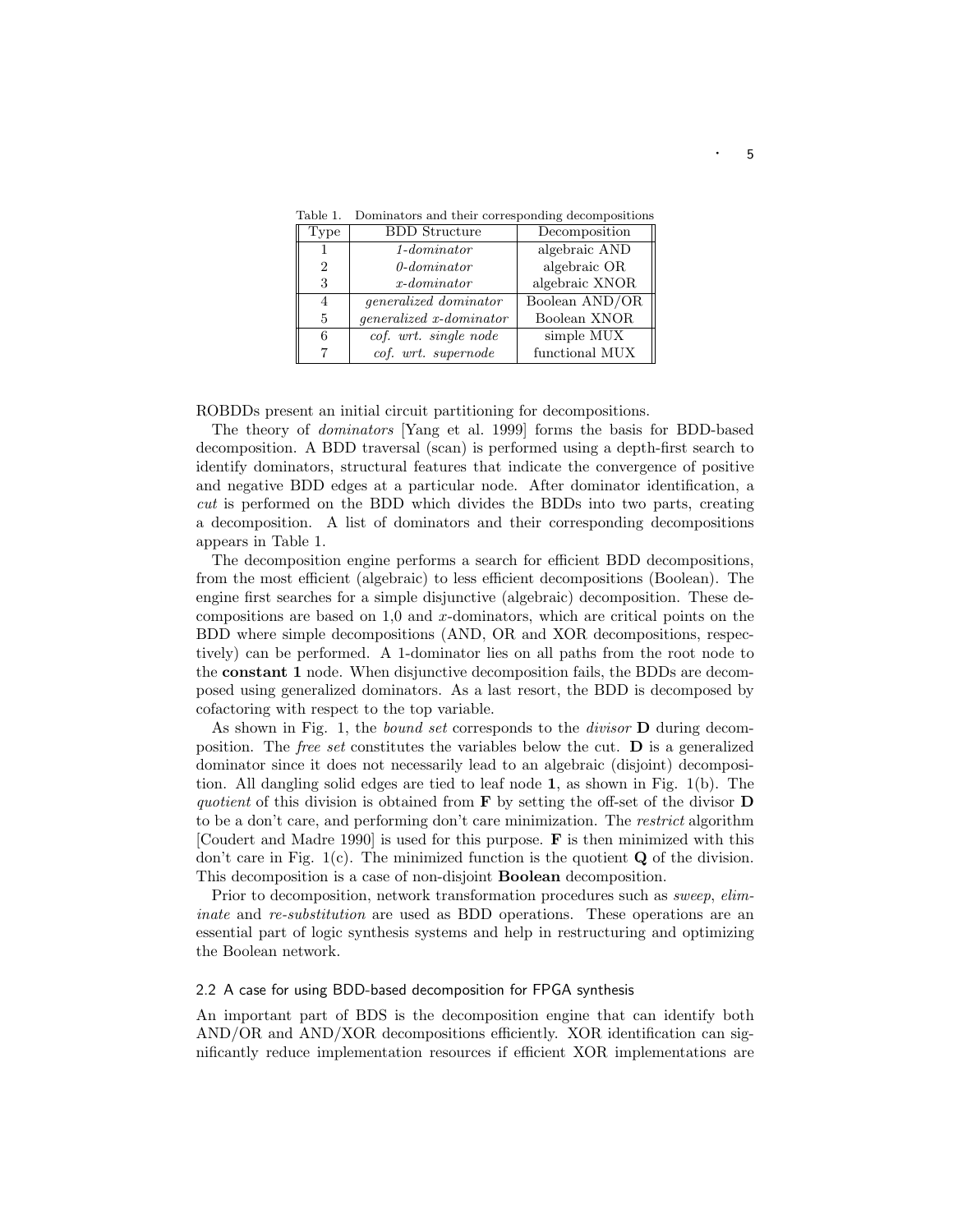

Fig. 1. A simple example of Boolean division.

| Table 2.                                                                                | Preliminary Experiments: $\#$ of LUTs |             |
|-----------------------------------------------------------------------------------------|---------------------------------------|-------------|
| Ckt.                                                                                    | $sc.rug + FlowMap$                    | BDS+FlowMap |
| 9sym                                                                                    | 135                                   | 8           |
| C499                                                                                    | 66                                    | 70          |
| C880                                                                                    | 110                                   | 139         |
| alu2                                                                                    | 153                                   | 94          |
| alu4                                                                                    | 236                                   | 193         |
| apex6                                                                                   | 235                                   | 200         |
| b9                                                                                      | 51                                    | 42          |
| clip                                                                                    | 103                                   | 62          |
| $\mathrm{des}% \left( \mathcal{S}\right) \equiv\mathrm{des}\left( \mathcal{S}\right) ,$ | 1291                                  | 983         |
| duke2                                                                                   | 163                                   | 187         |
| f51m                                                                                    | 32                                    | 14          |
| $_{\rm rot}$                                                                            | 302                                   | 259         |
| t481                                                                                    | 401                                   | 5           |

available. Unlike standard cell designs, where decomposition significantly depends upon the type (functionality) of cells present in the technology library, decomposition for LUT-based FPGAs depends upon the number of inputs to, and not the functionality of, the decomposed nodes. These features, combined with the speed of BDD-based decomposition (a by-product of simple graph traversal), makes it a natural choice for LUT-based FPGA synthesis.

Prior to creating newBDD-based algorithms, we carried out comparative experiments for SIS and BDS and produced optimized networks to be mapped onto FP-GAs. For technology mapping, we used the RASP tool suite (FlowMap, FlowSyn) [Cong et al. 1996]. The LUT area of circuits synthesized using SIS (with script **script.rugged**) and FlowMap were compared against those generated by using BDS and FlowMap. Results in the last column of Table 2 indicate a 31% improve-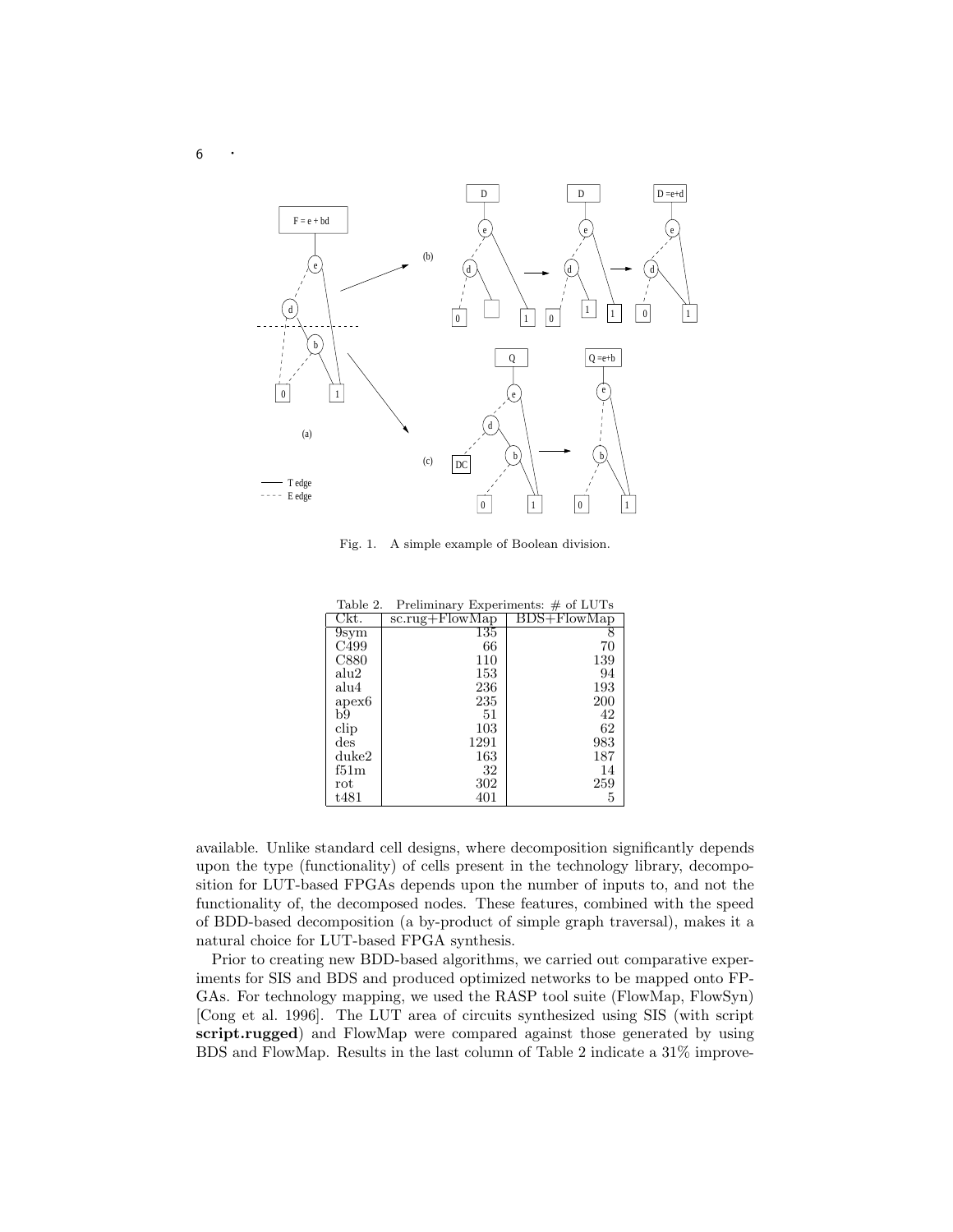

Fig. 2. The synthesis flow for BDS-pga.

ment in area for BDS and FlowMap over results obtained using SIS and FlowMap. The BDS and FlowMap circuits were on average 8% faster than those obtained using SIS and FlowMap.

Although BDS produces good results for FPGAs, it is desirable to optimize BDD-based functional decomposition specifically for k-input LUT-based FPGAs. The synthesis flow for **BDS-pga**, our BDD-based FPGA logic synthesis system, is shown in Fig. 2. Shaded blocks indicate the modifications and enhancements to the contemporary logic synthesis flow for FPGAs. Our new approach incorporates the following steps:

*MFFC-based Eliminate.* The eliminate procedure collapses the network within its maximum fanout-free cone to create a cluster of variable partition size. This step clusters and collapses nodes into supernodes to induce good decompositions.

*Decomposition.* Two decomposition schemes which generate area-minimal k-feasible networks are presented: A greedy variable partitioning based decomposition algorithm and an area-driven variable partitioning decomposition algorithm.

*Performance directed delay optimization.* A result of area-driven decompositions can be increased circuit delay. Delay re-synthesis techniques are applied on delay critical paths to reduce circuit delay. Critical paths are collapsed into nodes which are then simplified and re-decomposed.

#### 3. PARTIAL COLLAPSE

To reduce logic minimization complexity, a large circuit can be clustered into a smaller set of blocks. Each block consists of a number of collapsed functions, a supernode. Clustering allows individual clusters to be easily decomposed. In our approach, partitioning is used to reduce the number of network nodes.

Maximum fanout free cone (MFFC) based partitioning [Chen et al. 1992] [Cong et al. 1994] is a natural way of clustering nodes in a combinational Boolean network.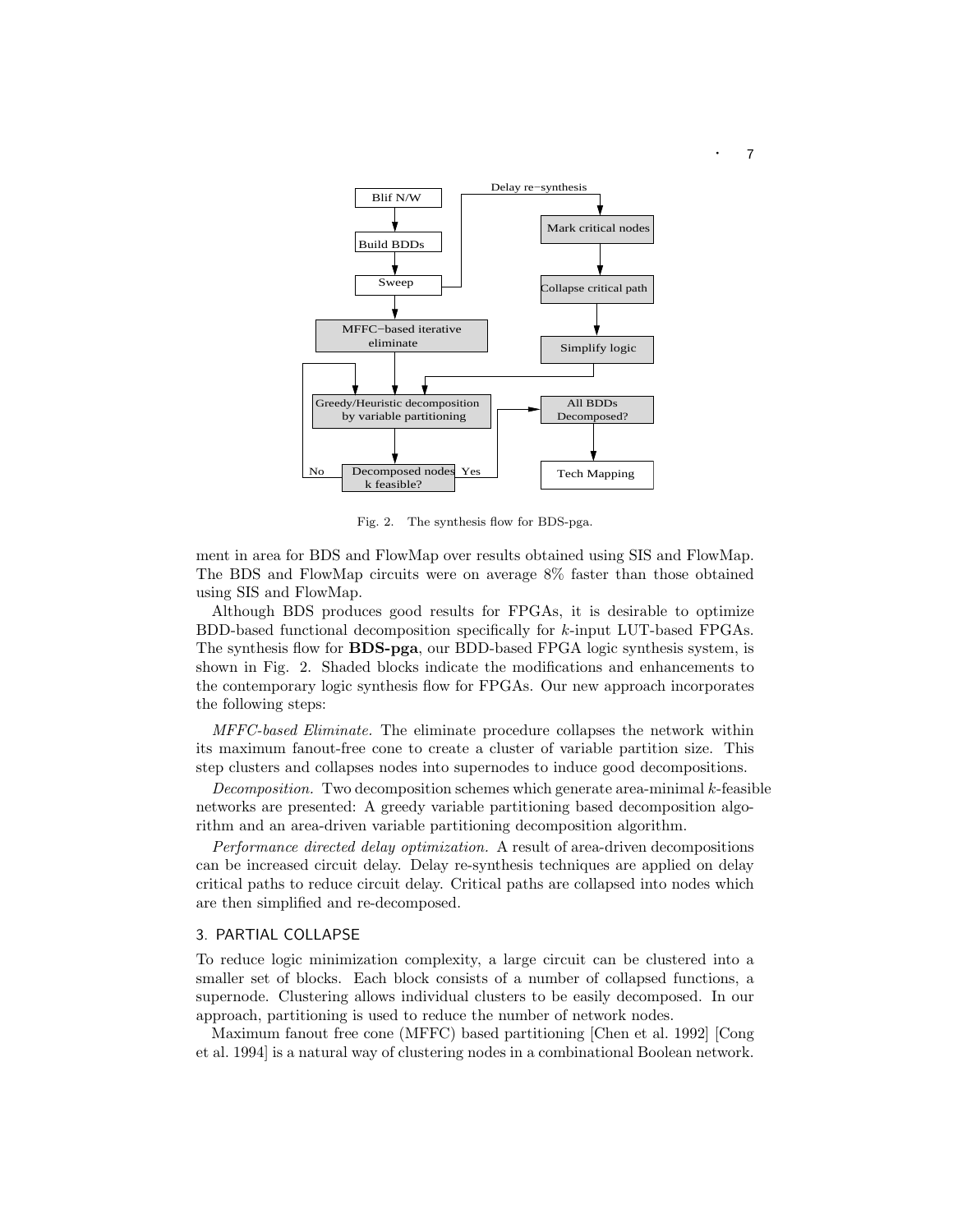

Fig. 3. (a) The new iterative collapse routine, (b) non-iterative MFFC-based collapse, and (c) the final network.

Figure 3(b) illustrates the construction of a MFFC, with the collapsed network shown in Fig.  $3(c)$ . For our system, cone input count is used as a collapsing constraint. The number of BDD nodes representing the collapsed node can be used to limit its complexity. Collapsing is performed iteratively until the process converges.

## 3.1 MFFC based Iterative Eliminate Procedure

```
Algorithm 1. MFFC-based eliminate
require network (logic network)
begin
  topologically order network nodes from PIs to POs;
  build BDDs for each node; /*partitioned ROBDD for the network*/
  identify MFFCs and identify eliminatable nodes
  while number of collapsible nodes \neq 0while traversed until end of linked list \neq TRUE
      if (node == collapsible)collapse node into its immediate fanout;
    end while
    update network and re-identify all eliminatable nodes
  end while
end
```
Algorithm 1 lists the main operations in the identification and subsequent collapse of nodes. The network is first topologically ordered and traversed from primary inputs to primary outputs. A partitioned ROBDD is then constructed for each node in the network. MFFCs are identified and network nodes that can be collapsed into immediate fanouts are marked and collapsed. These steps are performed iteratively

<sup>8</sup> ·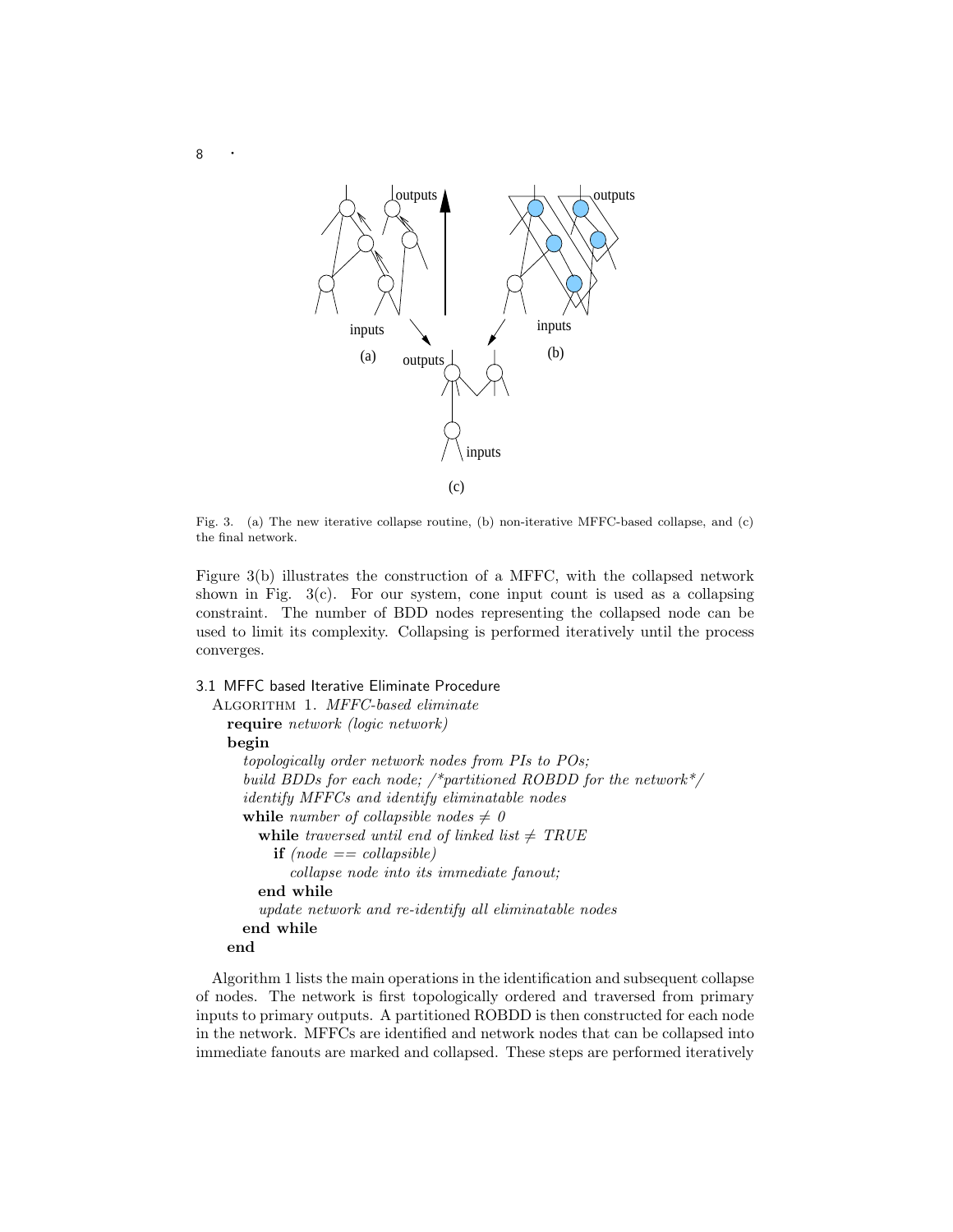|                   | BDS   | BDS-pga |                |
|-------------------|-------|---------|----------------|
| Circuit           | #BDDs | )s      | $\%$ Reduction |
| C1355             | 98    | 78      | 20.4           |
| C1908             | 108   | 58      | 46.3           |
| C3540             | 343   | 200     | 41.7           |
| C432              | 65    | 41      | 37.0           |
| C499              | 60    | 46      | 23.3           |
| C5315             | 393   | 326     | 17.0           |
| C6288             | 727   | 524     | 28.0           |
| C7552             | 506   | 487     | 4.0            |
| C880              | 136   | 80      | 41.2           |
| dalu              | 254   | 223     | 12.2           |
| des               | 539   | 294     | 45.5           |
| $\mathrm{mult}32$ | 2494  | 1066    | 57.3           |
| pair              | 446   | 274     | 38.6           |
| $_{\rm Total}$    | 6169  | 3697    |                |

Table 3. Number of local BDDs to be decomposed for BDS and BDS-pga

until no additional collapsible nodes are found in the network. No gate duplication is performed.

Node collapsing is performed at a Boolean level. Since a BDD is built for each node in the network, node collapsing is reduced to a variable substitute operation (the *bdd compose* operator is used for this purpose). This collapsing operation can be controlled by user defined limits on BDD size (number of nodes in the BDD) and by the number of cluster inputs.

The use of an iterative MFFC-based iterative eliminate procedure further enhances BDS-pga's optimization capability for large circuits. Table 3 compares results of the newMFFC based eliminate algorithm with those of the original non-iterative implementation in BDS [Yang 2000]. A average reduction of **40%** in the number of network nodes (= no. of BDDs) to be decomposed has been achieved. As the number of BDDs is reduced, the size of each BDD increases, although not significantly. Good decompositions are induced by searching through a larger implementation space. This space corresponds to more BDD variables, but fewer overall BDDs. There is no significant execution time increase for the new eliminate algorithm.

# 4. GREEDY AND HEURISTIC VARIABLE PARTITIONING BASED DECOMPOSI-TION

Following MFFC-based eliminate, supernodes are decomposed into a minimum number of k-feasible nodes. First, a greedy variable partitioning technique is used. Subsequently, a variable swapping-based decomposition technique, based on an area cost function, is applied.

Decomposition is the process of breaking a function into subfunctions with smaller fanin. A function,  $f(X)$ , which depends on *n* variables,  $X = x_1, x_2, \ldots, x_n$ , can be represented as a new composition function  $g(g_1(X_b), \ldots, g_m(X_b), X_f)$ .  $X_b$  is the bound set (BS) and  $X_f$  is the free set (FS). Variable partitioning involves computation of the bound and free sets. This partitioning is equivalent to performing a cut on the BDD, using the variables *above* the cut as the bound set and the variables *below* the cut as the free set. The number of edges intersecting the cut line represents the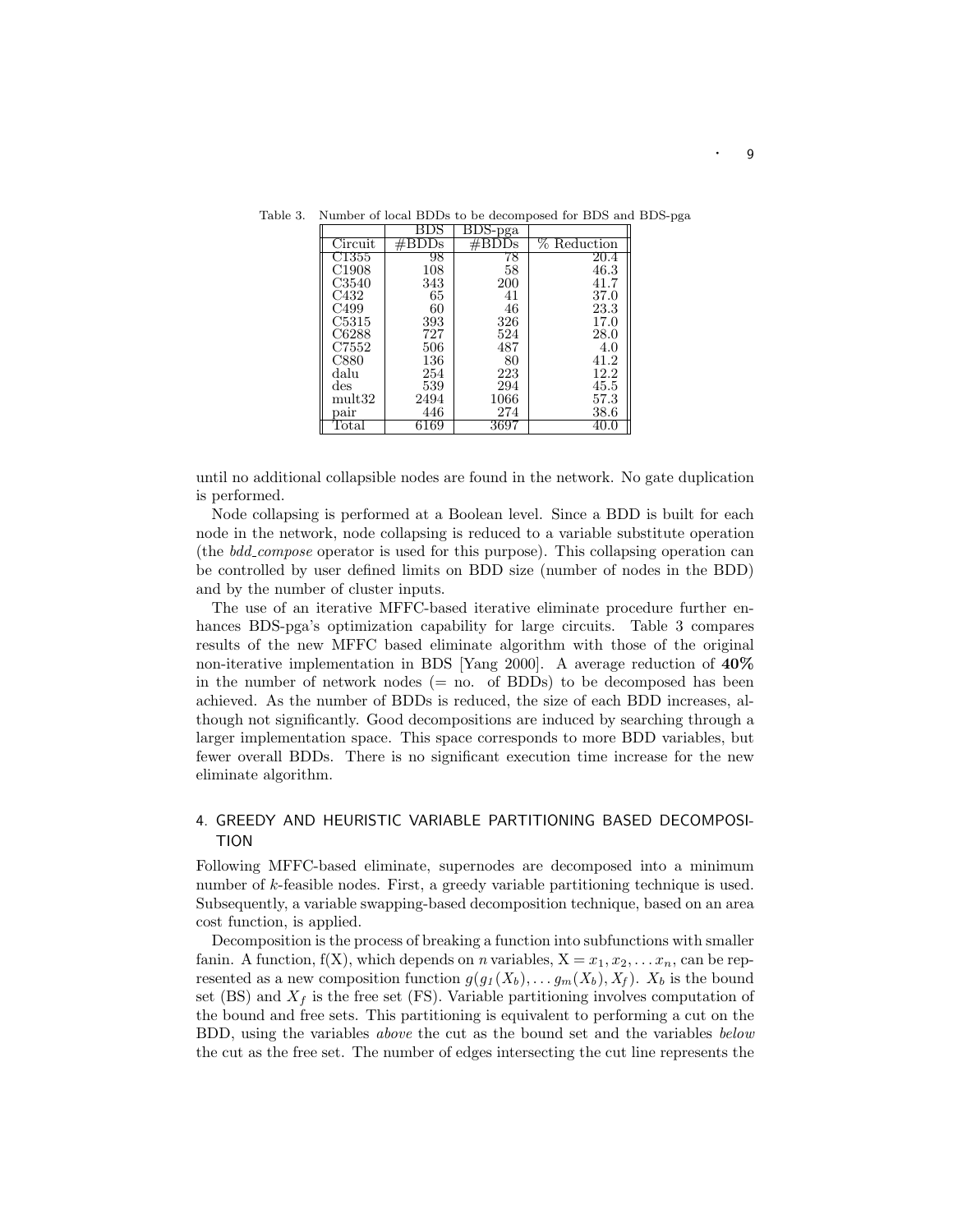

Fig. 4. An example of decomposition with BDS: (a) Algebraic decomposition (disjunctive),(b) subtrahend *S* and remainder *R* after the first cut.

number of equivalence classes in Roth-Karp decomposition.

Previously, [Ashenhurst 1959] detailed a procedure for finding a set of variables which cause a simple disjunctive decomposition of a function. [Roth and Karp 1962] proposed a memory efficient algorithm to perform Ashenhurst decompositions and [Lai et al. 1993] described a faster Roth-Karp implementation, using the EVBDD. Stanion and Sechen's method [Stanion and Sechen 1995] implicitly enumerates all BDD cut sets to determine the bound and free sets. They demonstrate that any cut in a BDD can induce a certain function decomposition. Jiang [Jiang et al. 1997] proposed solving the variable partitioning problem with BDDs by selecting lambda set variables in the Roth-Karp decomposition for better LUT utilization. SIS [Sentovich et al. 1992] employs a SOP-based functional decomposition method which greedily selects a non-trivial decomposition of bound set size  $k$ . In contrast, Eckl [Legl et al. 1996] proposed a variable partitioning heuristic which selects a **good** bound set size from a number of bound set sizes.

An efficient variable partitioning heuristic must choose a bound and free set such that the smallest number of equivalent classes and subfunctions result from the decomposition. In BDD terms, this approach is equivalent to enumerating all of the cuts possible on the DAG. There are  $2<sup>n</sup>$ -1 possible cuts for a function with  $S_f$  $= n$ . For computational efficiency, only a subset of cuts, such as cuts with  $\leq k$ variables in the bound set, are considered. We describe greedy and area-minimal decomposition in the following three subsections.

## 4.1 Functional Decomposition using BDS

Although the following analysis is for 3-input LUTs  $(k = 3)$ , any value of k could be used. The ROBDD of the function  $f(a, b, c, d, e, f) = ab + cd + ad + be + e + f$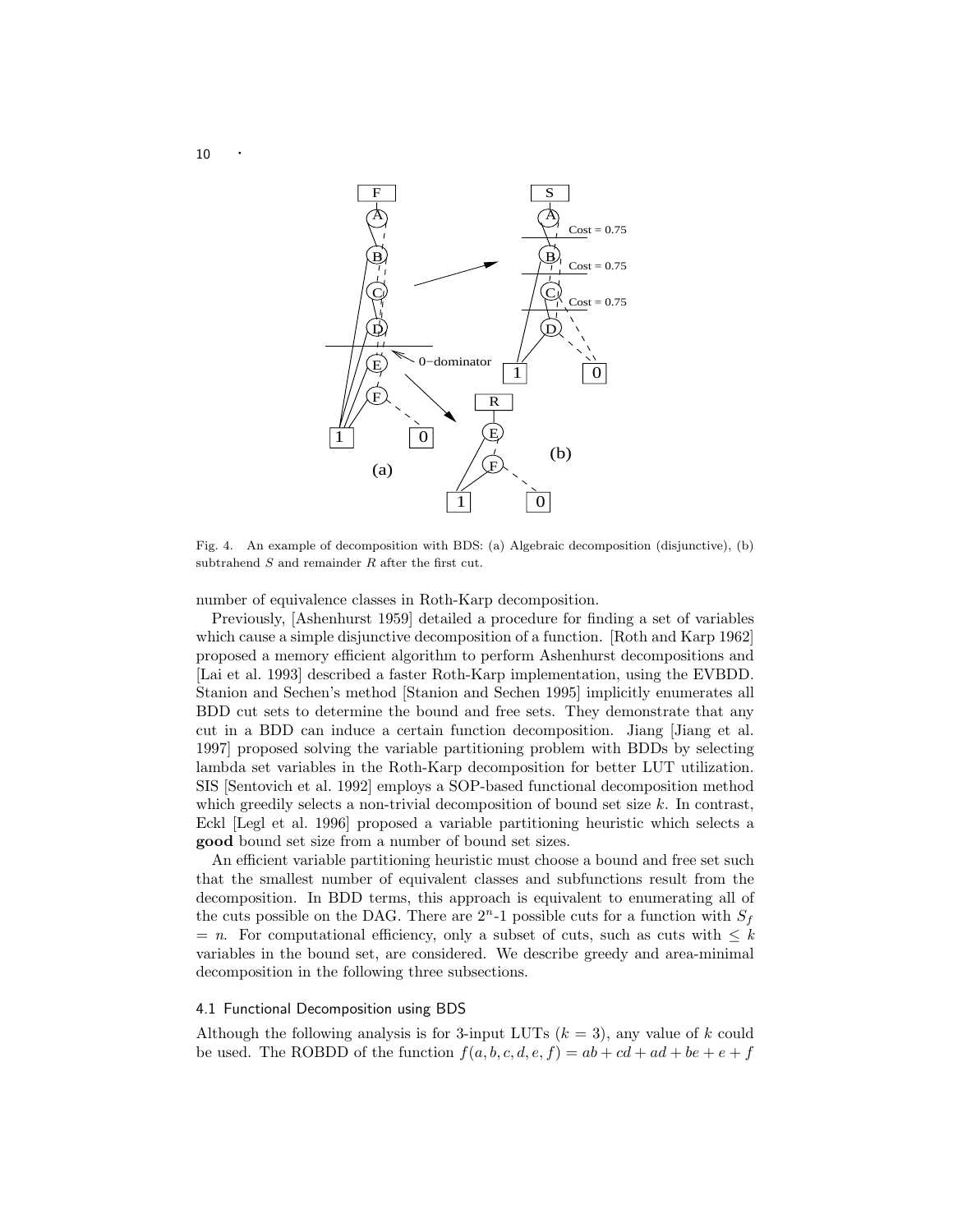is shown in Fig.  $4(a)$ . BDS decomposes BDDs by searching for the most efficient decomposition. First, it attempts to perform the algebraic decompositions closest to the center. In the absence of algebraic decompositions, Boolean decompositions are performed at the level which yields the least cost, according to the following cost function [Yang 2000],

$$
cost = \alpha N + (1 - \alpha)V \tag{1}
$$

where  $N$  is the ratio of the sum of BDD nodes in the decomposed functions to the number of BDD nodes in the original function; V is the ratio of the number of shared variables to the number of variables in the original function and  $\alpha = 0.5$ .

The BDS decomposition engine scans the BDD and finds a *0-dominator* located at node E, resulting in an algebraic disjunctive decomposition. The resulting subfunctions are  $R = e + f$  and  $S = ab + cd + ad$ , where  $F = S + R$ . BDS then decomposes  $S = ab + cd + ad$ . In Fig. 4(b), the decomposition cost (Eqn. 1) for each level on S has been marked. All decompositions invoke equal cost such that resulting subfunctions from each decomposition are either  $S_{\mathcal{R}} = 2$  and  $S_{\mathcal{S}} = 3$ , or vice-versa. BDS decomposes  $S$  at the center, below  $B$ . The resulting circuit, when mapped using FlowMap, consists of four 3-LUTs and a depth of 2.

## 4.2 Greedy Variable Partitioning Algorithm

The greedy decomposition engine decomposes the BDD for each internal node into two subfunctions.  $k$ -infeasible subfunctions are recursively decomposed until  $k$ feasibility is achieved. The greedy algorithm marks the levels at which decomposition can be performed by visiting each BDD node in a depth-first manner. The algorithm allows decompositions at only those levels which are multiples of *k*. If  $k = 5$ , decompositions can be performed at levels  $\{0, 5, \ldots, \text{etc.}\}.$  The BDD support size (number of variables) determines the level at which the *greedy* decomposition is performed. For a BDD with support size  $\leq k$ , no decomposition is performed and the BDD is preserved. When BDD support size  $\leq 2k$ ,  $2k+1$ , the BDD is decomposed with bound set size = k. For a BDD with support size  $\leq 3k$ ,  $3k + 1$ , the BDD can be decomposed with bound set size =  $\frac{no\_levels}{2}$  (via a cut at the center) or  $n \times k$ , where n is an integer of 1 or greater. For BDDs with support  $\geq 3k+2$ , decomposition is performed at the center (i.e.  $\frac{no \text{ levels}}{2}$ ).

The next decomposition step involves the decomposition of a function into two subfunctions. Boolean decompositions result in subfunctions with shared variables ( non-disjoint decomposition). The sum of the fanin of each decomposed subfunction may greatly exceed the original fanin, leading to an inefficient decomposition. The cost function,

$$
cost = S_{\mathcal{G}} + S_{\mathcal{H}} \le S_{\mathcal{F}} + S_{\mathcal{F}} \times B \tag{2}
$$

where F is the original function, G and H are subfunctions and  $B = 0.5$ , limits such inefficient decompositions. If a decomposition fails this test, the function is decomposed by cofactoring with respect to the top variable. Experimentation has shown that Boolean decompositions which result in large subfunction fanin lead to a larger number of subsequent decompositions and larger overall area.

**Decomposition example:** An example of greedy decomposition for  $k = 3$ is shown in Figure 5. In Fig 5(a), a cut is greedily performed at level 3. The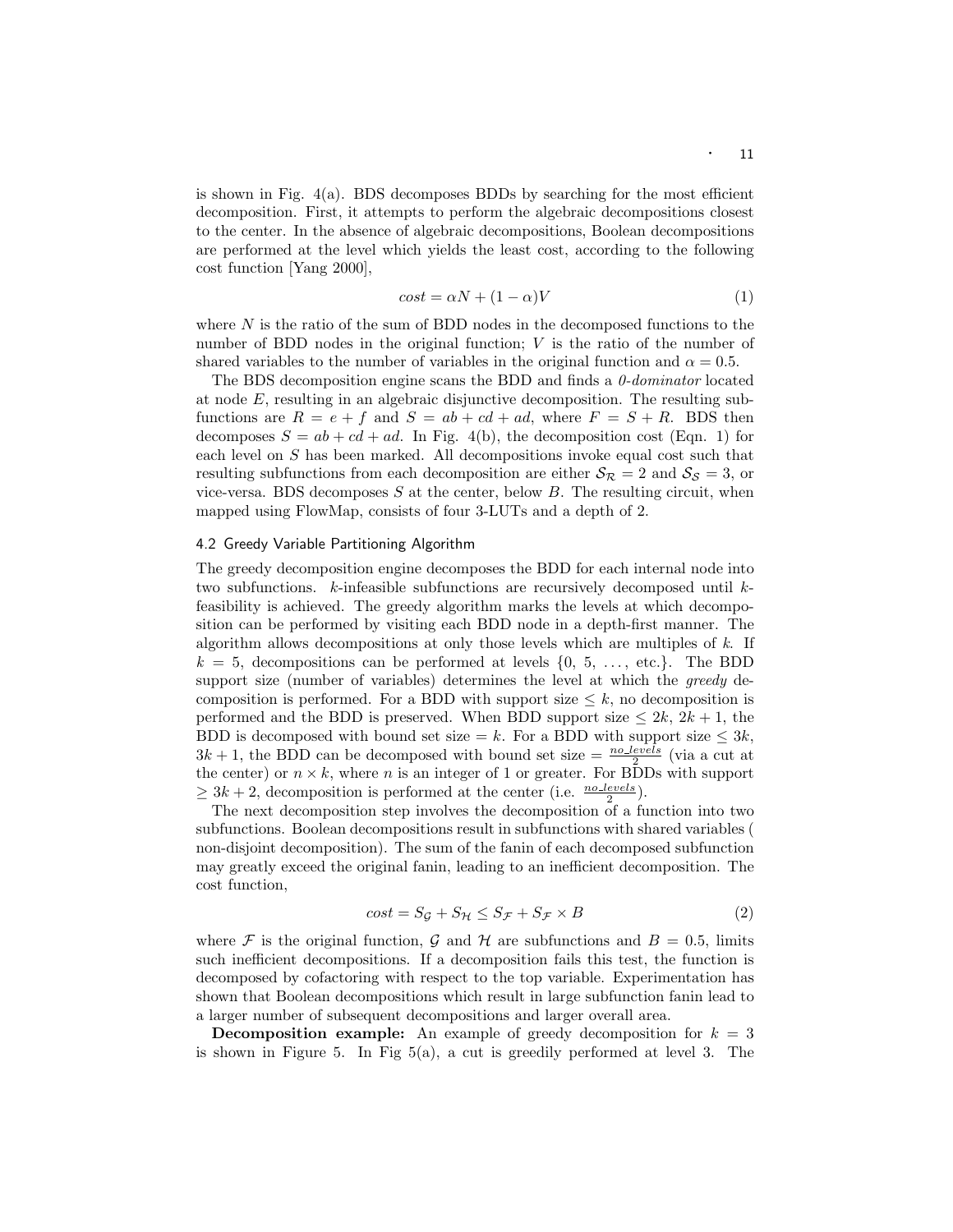

Fig. 5. Greedy decomposition with  $k = 3$ : (a) the initial *cut* for  $S<sub>O</sub> = 6$ , (b) subtrahend *S* and remainder *Q* after the first cut, and (c) the final decomposition.

bound set size is 3, ensuring that at least one subfunction of the decomposition is 3-feasible. The decomposition shown in Fig. 5(b) is Boolean, resulting in a subtrahend  $S = ab (\mathcal{S}_{\mathcal{S}}=||(a, b)|| = 2)$ , and a remainder  $Q = cd + ad + e + f$  $(\mathcal{S}_{\mathcal{Q}} = || (a, c, d, e, f) || = 5)$ . The 3-infeasible function (Q) is further decomposed algebraically with the *0-dominator* at node e, and the final decomposition is shown in Fig. 5(c). The result is a network with four 3-LUTs and a topological depth of 2.

## 4.3 Heuristic Variable Partitioning for Area

The goal of heuristic variable partitioning decomposition for a k-infeasible function is to create a minimum number of k-feasible subfunctions by re-ordering variables around a fixed partition or cut  $k$  (i.e. a fixed bound set). This result is achieved by selectively swapping a pair of variables, one variable each from the bound set and the free set. After each swap, an area cost function (ACF) is evaluated to determine the number of subfunctions that would be required for a decomposition at  $k$ , with the current variable order. The variable ordering which results in the smallest ACF is chosen.

An FS variable directly connected to a cut edge is a cut-node. In Fig. 6, the BS variables are A and B and the FS variables are C and D. Variables *C* and *0* are *cut-nodes*. The cardinality of the *cut-node-set*, n, is equal to the number of distinct columns in the Ashenhurst/Roth-Karp decomposition chart and the number of encoding bits (variables) required. Thus, the number of subfunctions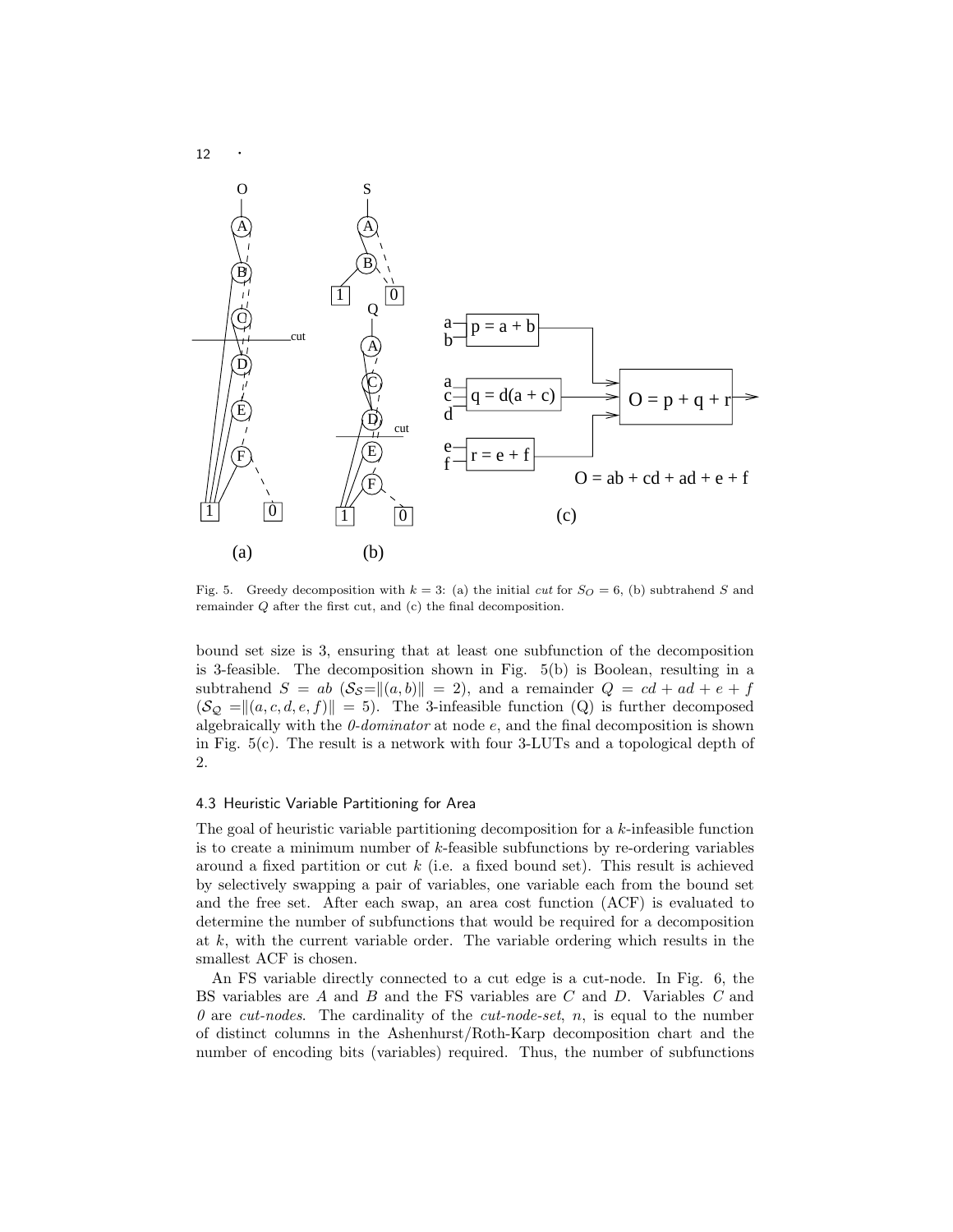

Fig. 6. Illustration of a cut, cut-nodes, and free and bound sets.

resulting from a decomposition can be determined by identifying the *cut-node-set* of the BDD. The number of variables (factored subfunctions) required to encode a given function is  $[log_2(n)]$ . For the circuit in Fig. 6, the ACF is 1.

Each iteration of the variable partitioning heuristic involves two steps. First, the BDD is scanned using a depth-first search to identify those variables which will most likely lead to a swap reduction in  $n$ . The second step involves the calculation of the ACF after the swap. Swapped variables are locked and cannot be swapped until all other variables have been swapped in succeeding iterations. This process continues until all variables are locked or until  $n$  decreases. If  $n$  does not decrease before all variables are locked, the swapping process is performed for an additional set of iterations. A maximum of  $|| BS || + || FS ||$  swaps are required to get a good decomposition. After the swaps have taken place, the variable order that has the least ACF is selected.

**Identifying the best swap variables:** The choice of the FS and BS variables to be swapped is determined by the potential swaps effect on the cardinality of the *cut-node-set*. Intuitively, a FS variable which lies on a large number of paths from the root to the terminals has a large number of incoming edges. This variable generally appears in a large number of function minterms. A swap of this FS variable with any BS variable would generally lead to a reduction in the size of the cut-set. In general, the dependence of the function on the FS variable is not significant.

Definition 1. *A* **FS swap variable** *is the unswapped variable with the most incident edges which resides closest to the cut.*

This result corresponds to a lower column multiplicity in the Ashenhurst/Roth-Karp decomposition chart and leads to fewer encoding variables in the decomposition.

Definition 2. *A BS swap variable is the unswapped variable with the fewest incident edges which resides closest to the cut.*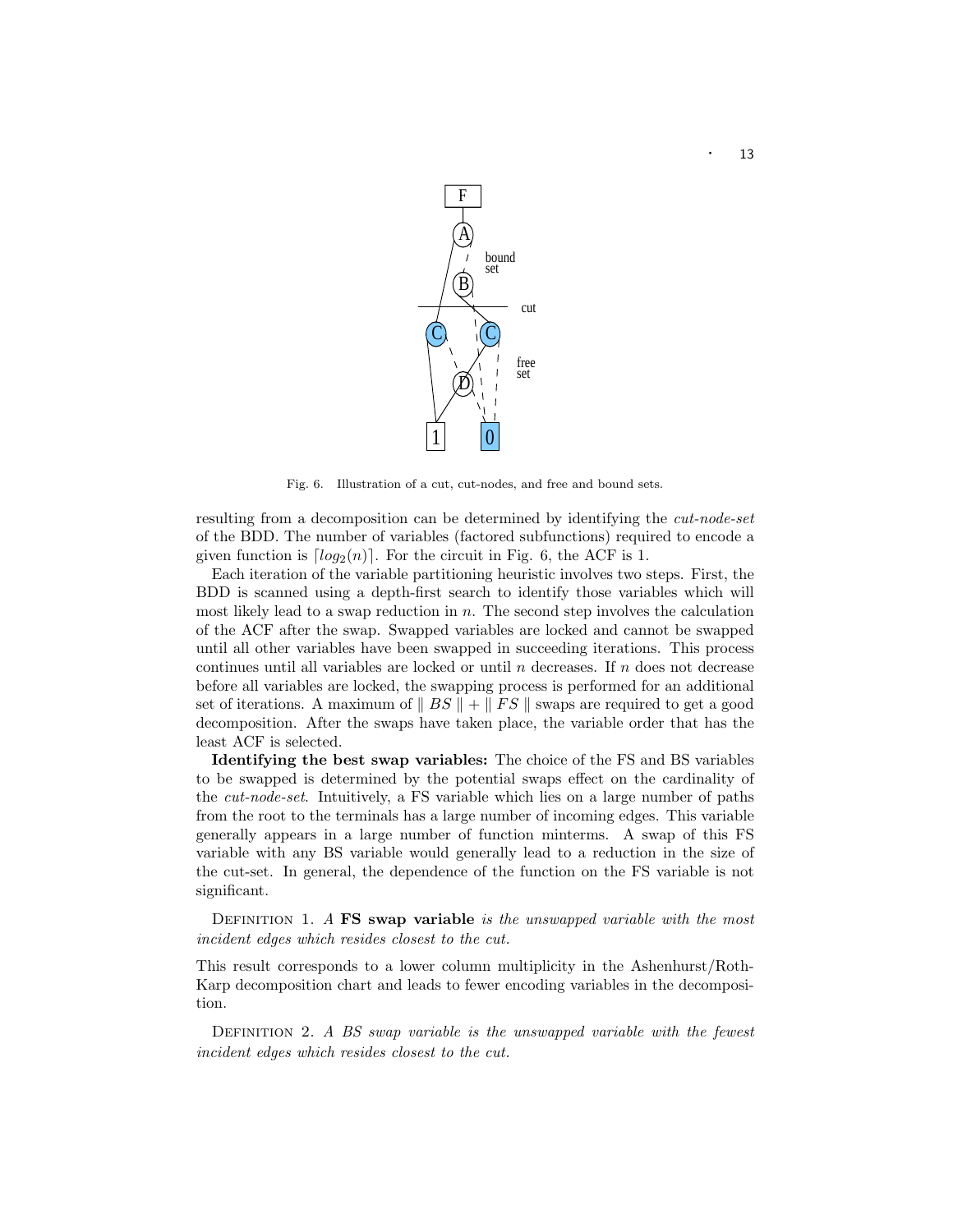

Table 4. Minterm variable counts measured before the first swap

Fig. 7. An illustration of variable swapping. Arrows indicate the swapped variables.

The function  $log_2(n)$  is used in Roth-Karp decomposition to determine the number of encoding variables. This measure is highly suitable for a BDD-based decomposition environment. The area cost function is defined as:

$$
ACF = \lceil log_2(n) \rceil \tag{3}
$$

where  $n$  is the cardinality of the *cut-set*. This cost function is an indication of the number of subfunctions that may result from decomposition.

In our heuristic, a cut is placed after the third BDD variable (level) (Fig. 7(a)), so that  $BS = \{a, b, c\}$  and  $FS = \{d, e, f\}$ . The BDD in Fig. 7(a) represents the same function as the BDD in Fig. 4. The function has not been reduced, to reflect the swapping mechanism of the decomposition engine. The shaded nodes are the cut set nodes, and in Fig. 7(a),  $\Vert cut\_set \Vert = 3$ . Thus, ACF =  $\vert log_2(3) \vert = 2$ , which indicates that a minimum of two subfunctions would result from this decomposition. In the next step, the best BS and FS variables for swapping are determined. The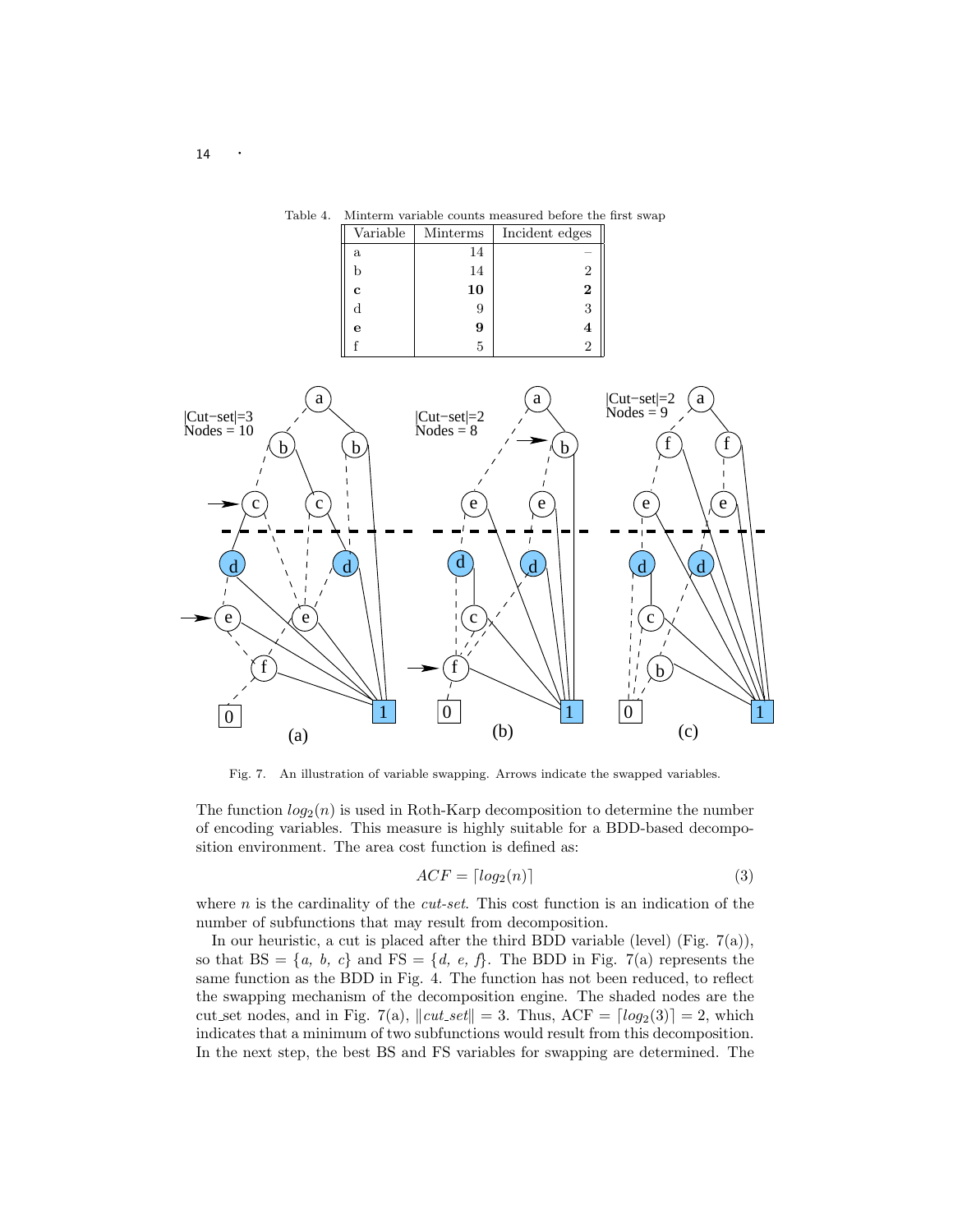| Variable | Minterms | Incident edges |
|----------|----------|----------------|
| a        |          |                |
| b        | 4        |                |
| e        | 6        | 2              |
| d        |          |                |
| C        |          |                |
|          | 2        |                |

Table 5. Minterm variable counts measured after the first swap



Fig. 8. The final result of decomposition using swapping for the example in Fig. 7.

FS variable with the largest number of incident edges and the BS variable with the smallest number of incident edges are swapped. In the event that more than one variable has the same number of incident edges, the BS and FS variables closest to the cut are swapped. From Table 4, it can be seen that node  $c$  is the BS node that appears in the fewest number of minterms  $(10)$  of the function in Fig.  $7(a)$ and has the fewest number of incident edges. Additionally, node e is the FS node that appears in the most minterms (9) and has the most incident edges. As shown in Fig.  $7(a)$ , node  $e$  in the FS and node  $c$  in the BS are chosen for swapping.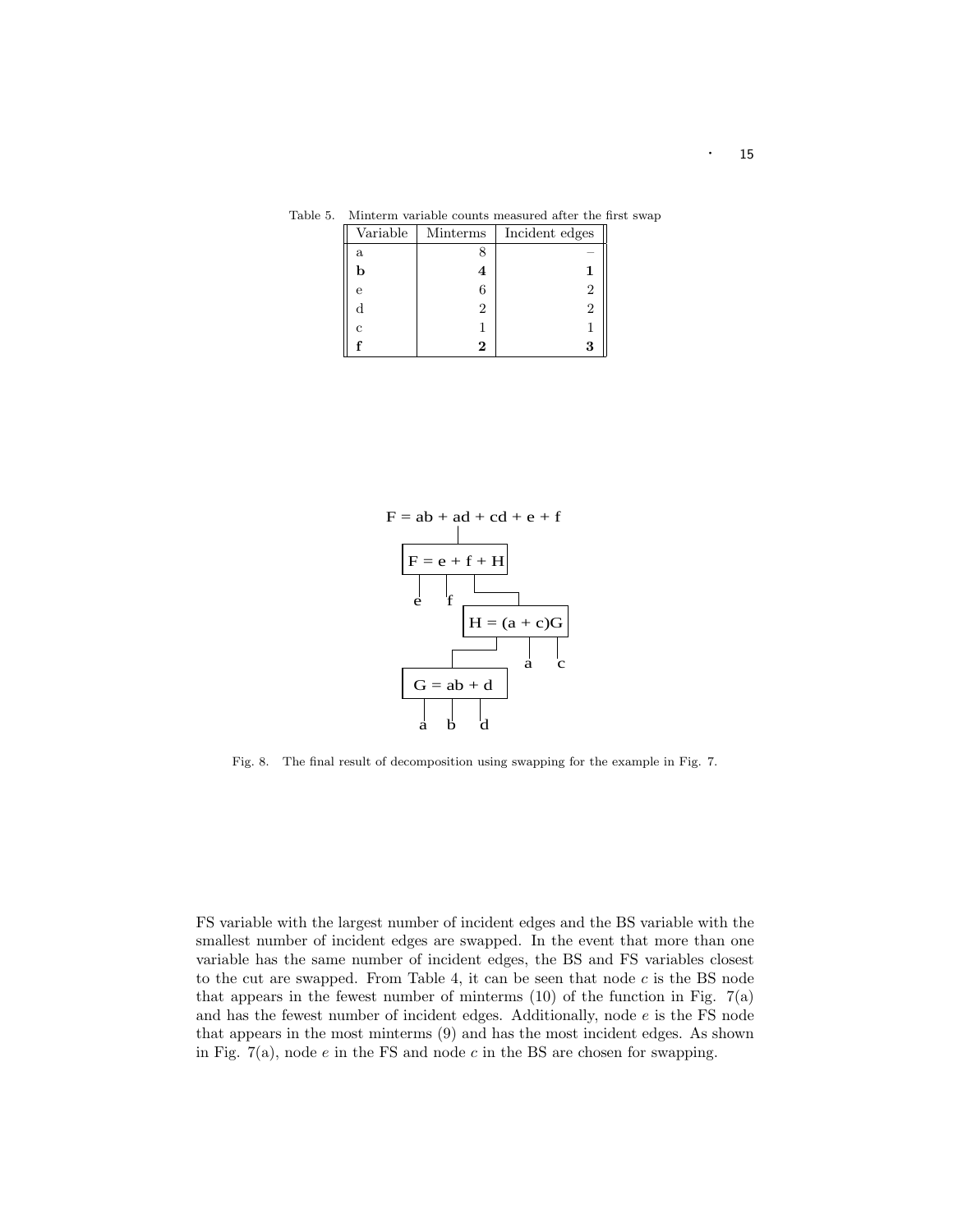Algorithm 2. *Heuristic variable partitioning (decomposition) for area* **require** *logic network, feasibility factor* k **produce** k*-feasible optimized, decomposed network* **begin** *MFFC-based iterative eliminate* **for** *each BDD in the network* **do** *place a cut across a BDD such that bound set*  $size = k$  *or (no. of levels)*/2 **repeat** *compute* n *= cardinality of cut-node-set; Select FS swap var as one with most incident edges Select BS swap var as one with least incident edges Swap the variables and lock them compute*  $ACF = [log_2(n)]$ **until** *(all vars swapped or* n *improves)* **if** n *does not decrease* **then** *repeat the above process at a different cut across the BDD* **end if end for end**

After swapping, a BDD with an ACF of 1 is created. As illustrated in Fig. 7(b), nodes  $e$  and  $c$  are now locked and cannot be swapped. Nodes  $f$  and  $b$  are swapped in the next iteration. As shown in Table  $5$ , BS node  $b$  appears in the fewest minterms and FS node f appears in the most minterms and has the most incident edges. The new BDD, with an ACF of 1, is shown in Fig. 7(c). The first two variable-pair swaps identify a subfunction,  $e + f$ . The BDD in Fig. 7(c) is then selected for decomposition, resulting in:  $f(a, b, c, d, e, f) = D + H$ , where  $D = f + f' e$  is the Boolean divisor and  $H = ab + ad + cd$  is the quotient. D can be implemented in a 3-LUT, while H requires further decomposition. After iterative decomposition with our approach, the  $H$  implementation shown in Fig. 8 is created.

Using the area-driven variable partitioning heuristic, it was possible to map the function onto three 3-LUTs with an overall depth of 3. The ACF was reduced from 2 to 1 in 2 iterations. Using the SIS decomposition command *xl k decomp -n 3*, this function is mapped onto 7 LUTs with an overall depth of 3. The algorithm is formally presented in Algorithm 2.

## 4.4 Comparative Analysis of BDS, Greedy and Area-Minimal Decomposition

Three decomposition heuristics were applied to the function in Fig. 4(a): BDS, greedy decomposition, and area-minimal variable partitioning. Each decomposition approach was followed by technology mapping with FlowMap. Results for each approach were four 3-LUTs (BDS), four 3-LUTs (greedy), and three 3-LUTs (areaminimal). The evaluation of Eqn. 1 for the decompositions performed on Fig.  $4(a)$ , Fig. 5(a) and Fig. 7(c) yields decomposition costs:  $cost_{BDS} = 0.5$ ,  $cost_{greedy} =$ 0.67 and  $cost_{area-minimal} = 0.33$ . To perform a thorough comparison of the greedy

16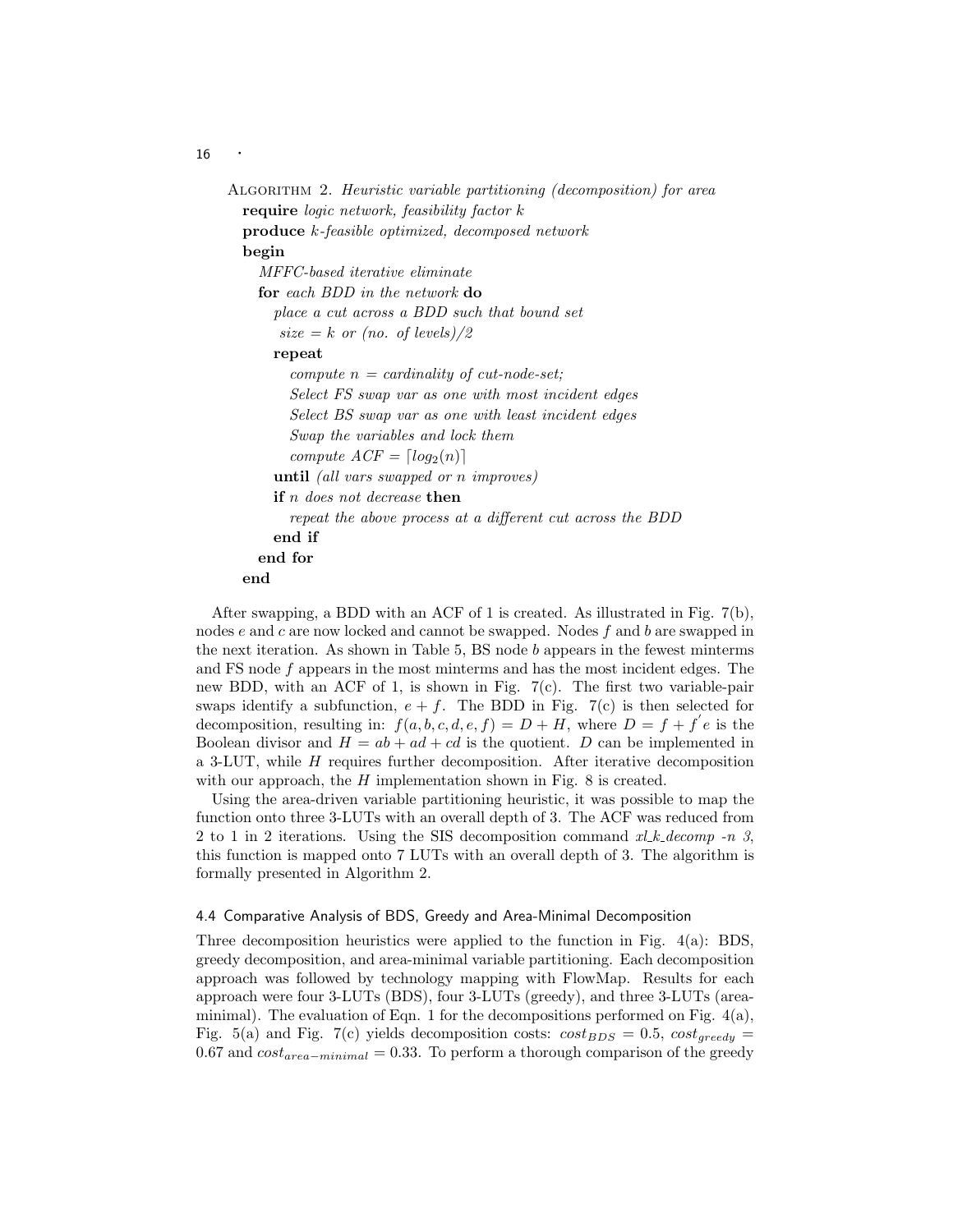| Ckt.              | Greedy         |                | Area-minimal   |                |  |
|-------------------|----------------|----------------|----------------|----------------|--|
|                   | $_{\rm LUTs}$  | delay          | LUTs           | delay          |  |
| 5xp1              | 16             | $\overline{2}$ | 14             | 2              |  |
| 9 <sub>sym</sub>  | 7              | 3              | $\overline{7}$ | 3              |  |
| 9symml            | $\overline{7}$ | 3              | 7              | 3              |  |
| C <sub>499</sub>  | 154            | 6              | 64             | 4              |  |
| C880              | 114            | 9              | 108            | 8              |  |
| alu2              | 50             | 4              | 41             | 4              |  |
| apex6             | 217            | 6              | 186            | $\overline{4}$ |  |
| apex7             | 86             | 4              | 71             | 3              |  |
| b9                | 47             | 5              | 40             | 3              |  |
| count             | 34             | $\overline{4}$ | 26             | 5              |  |
| $_{\rm{missex1}}$ | 14             | $\overline{2}$ | 14             | $\overline{2}$ |  |
| $_{\rm rot}$      | 263            | 9              | 218            | 9              |  |
| C <sub>1908</sub> | 204            | 12             | 119            | $\overline{7}$ |  |
| C5315             | 460            | 11             | 447            | $\overline{7}$ |  |
| Total             | 1673           | 80             | 1362           | 64             |  |

Table 6. A comparison of greedy and area-minimal heuristics

and area-minimal algorithms, 14 MCNC benchmarks were first optimized using the greedy and area-minimal algorithms and then mapped onto 5-LUT architectures using FlowMap. The results of this experiment are shown in Table 6.

From these results, we conclude:

- (1) The BDS decomposition scheme does not account for the eventual implementation of decomposed functions on k-LUTs. In contrast, our greedy implementation restricts decompositions to a bound set size of  $k$ . While the greedy approach may lead to inefficient Boolean decompositions, the operation is very fast, due to a small decomposition search space. The greedy method generated more area-efficient circuits than BDS. The bound set size is restricted to  $k$ for the area-driven variable partitioning heuristic. A novel variable swapping method coupled with an efficient cost function (ACF) generates BDDs which lead to efficient k-LUT implementations.
- (2) The BDS implementation cost (Eqn. 1) is measured on an optimized BDD [Yang 2000]. Although BDD size increases during area-minimal decomposition (as shown in Figs. 7(b) and 7(c)), the implementation cost (using Eqn.1) is reduced from 0.52 to 0.33. This result indicates that a non-reduced BDD (initial representation or final candidate) with more *nodes* may **not necessarily** result in a poorer decomposition, especially for FPGAs.
- (3) The evaluation of the BDS cost function is carried out on optimized BDDs, achieved by time-intensive variable reordering. This time-consuming evaluation involves decompositions performed at each level, since results depend on the relative sizes of the generated subfunctions. In constrast, the ACF determines eventual decomposition cost and the dependence of variables in the BS and FS by a simple BDD traversal. This traversal has a time complexity of  $O(n)$ ,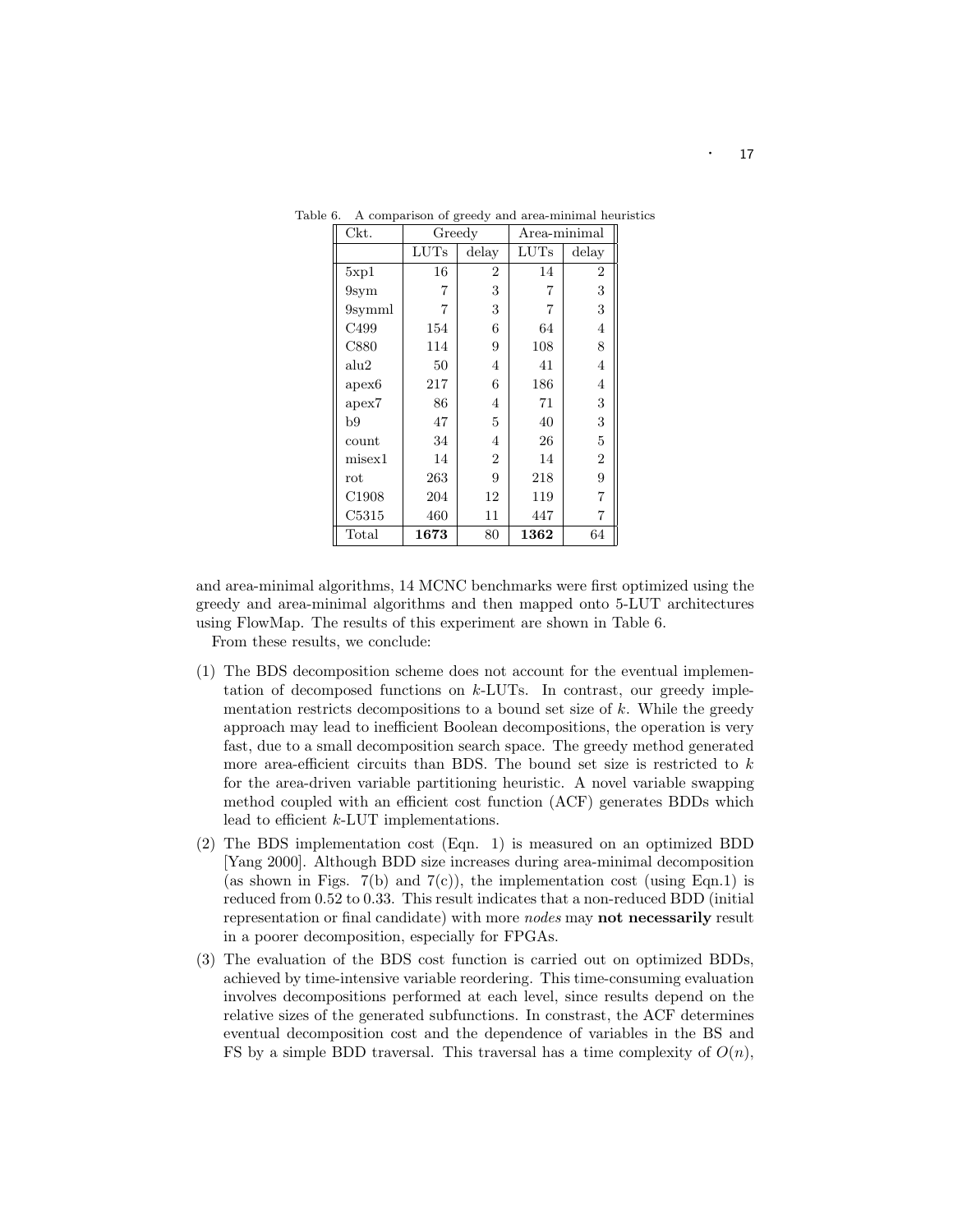where  $n$  is the number of levels in the BDD.

(4) The results in Table 6 indicate that synthesis with the area-minimal heuristic consistently results in circuits that are, on average, 19% smaller and 20% faster than the greedy approach. This is a result of the intelligent variable swapping technique present in the area-minimal approach. All further results are based on the area-minimal heuristic decomposition technique.

## 5. DELAY RE-SYNTHESIS

After initial optimization, re-synthesis techniques can be applied to circuits to improve circuit delay. Speed-up [Singh et al. 1988] was one of the first delay reduction approaches for combinational networks which combined sub-network collapsing with subsequent decomposition. A number of similar performance directed re-synthesis techniques for FPGAs [Murgai et al. 1995][Lai et al. 1993][Legl et al. 1996] [Cong and Ding 1993] have also been studied.

## 5.1 The Delay Algorithm

The input to our delay-based algorithm is a circuit that has been optimized for area in the area-minimization pass of BDS-pga. Starting at the primary outputs, the algorithm identifies critical paths, depending on the depth of the transitive fanin.<sup>1</sup> Collapsing is limited to the critical path since indiscriminate collapsing can potentially increase the fanin of the resulting nodes and increase the final implementation cost after technology mapping. Although node collapsing reduces the depth of the primary output node, the collapsed node may become k-infeasible. To generate k-feasible nodes, the collapsed node is simplified with Espresso [Brayton et al. 1984], a heuristic two-level logic minimizer. The simplified node is then redecomposed, based on our variable partitioning decomposition algorithm.

5.1.1 *Determining Critical Paths.* After the area-optimized network is parsed and depths are assigned,  $\mathcal L$  is determined. Starting at the primary output(s) with the largest depth(s), a post-order traversal to the primary inputs is performed. Figure 9(a) illustrates the critical path from primary output *PO1*. Nodes are assigned character names; integers represent the depths at inputs/outputs. To determine  $\mathcal{L}_{\Upsilon}$ , all primary outputs with largest depth are considered.

During  $\mathcal{L}_{\Upsilon}$  evaluation, a node *n* that has been previously marked as critical may be encountered. Instead of traversing the  $\epsilon$ -critical paths from this node, the critical path  $\mathcal L$  is followed, avoiding the *sub-critical* paths in proximity to the critical one in question. For example, Fig. 9(c) depicts the critical path marked in a *previous* iteration. The arrowat the left in Fig. 9(c) indicates the sub-critical path that must be traversed and marked. This issue is resolved by either traversing the next most critical path  $L_{\epsilon-eps}$  from node *n*, or by exiting from the routine at this point.

5.1.2 *Level Reduction by Partial Collapse.* After the determination of critical paths, nodes are partially collapsed into their critical fanouts. A partially collapsed circuit is shown in Fig. 9(b). Since nodes are collapsed into others on the critical

<sup>18</sup> ·

 $1$ Although false path identification is not currently included in **BDS-pga**, it could be easily incorporated into our synthesis framework.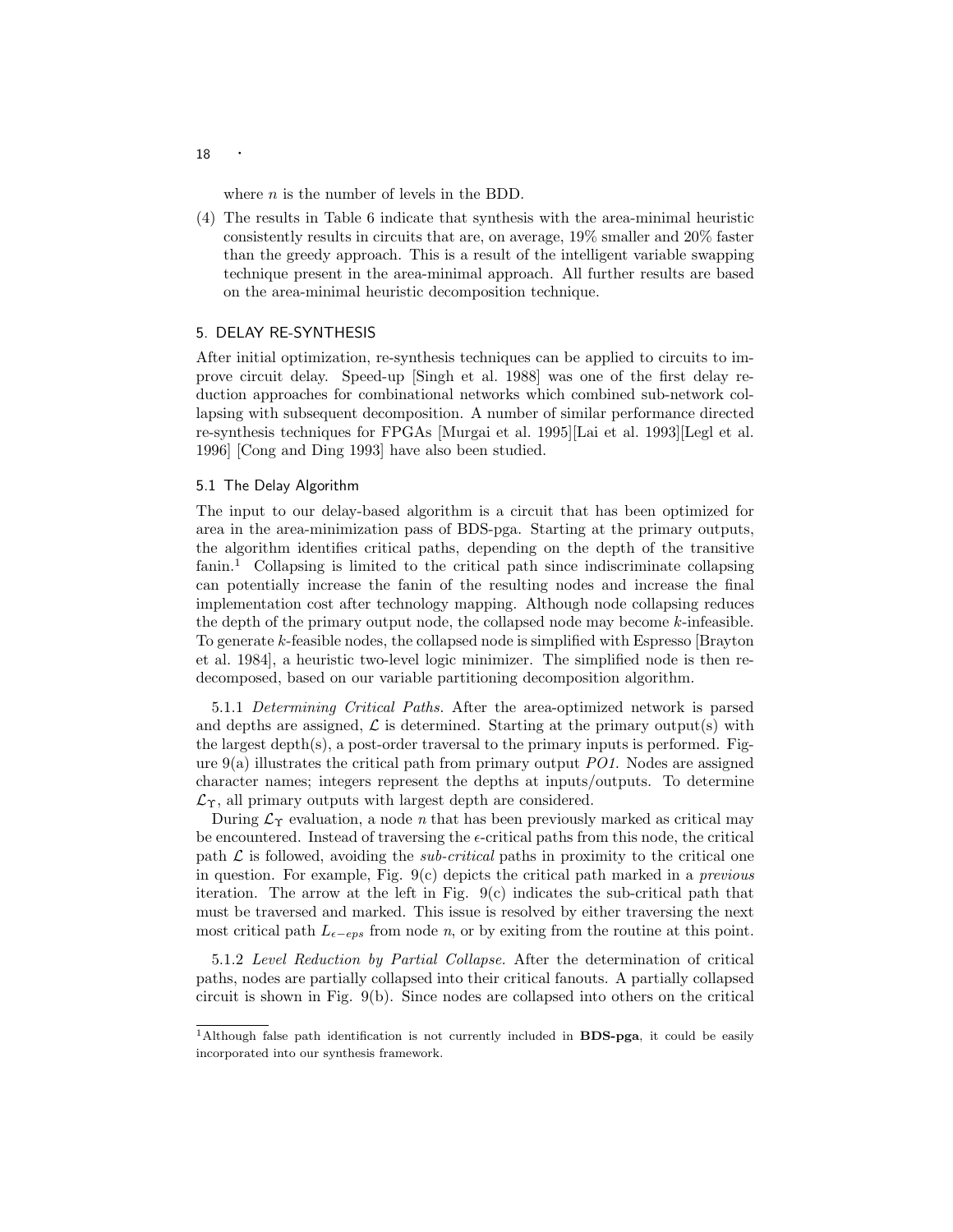

Fig. 9. Examples of (a) critical path determination, (b) collapsing, and (c) sub-critical path determination.

path, the duplication of multiple-fanout nodes is required. In Fig. 9(a), the depth of node **PO1** is 5. In Fig. 9(b), after partial collapse, the largest depth at the input of PO1  $(j)$  is 2. The depth at the output of node **PO1** is 3.

5.1.3 *Simplification of collapsed nodes using Espresso.* After the collapse phase, supernodes are simplified using the two-level minimizer, Espresso. Logic simplification aims to reduce the fanin (support size) of supernodes to induce a delay-efficient decomposition. BDS does not have an efficient logic minimization capability using don't cares. Although the *BDD restrict* [Bryant 1986] algorithm has been proposed for this purpose [Yang et al. 1999], the results have not been satisfactory. Due to the relatively small size of the supernodes, two-level logic minimization techniques, like Espresso, can be used to generate simplified supernodes with fewer minterms. The resulting k-feasible node is preserved, resulting in a decrease in critical path depth.

5.1.4 *Re-decomposition.* After simplification, the simplified k-infeasible nodes are re-decomposed using heuristic variable partitioning. A decomposed sub-network of k-feasible subfunctions with minimum delay is created.

## 6. RESULTS

Our **BDS-pga** system has been implemented and tested using benchmark circuits from the ISCAS 89 [ISCAS 1989] and MCNC [MCNC 1991] benchmark suites. To illustrate the benefits of our approach, BDS-pga area and delay results are compared to results generated by SIS and BoolMap [Legl et al. 1996], two academic synthesis packages, and *Quartus, version v2000.02*, a commercial synthesis tool.

· <sup>19</sup>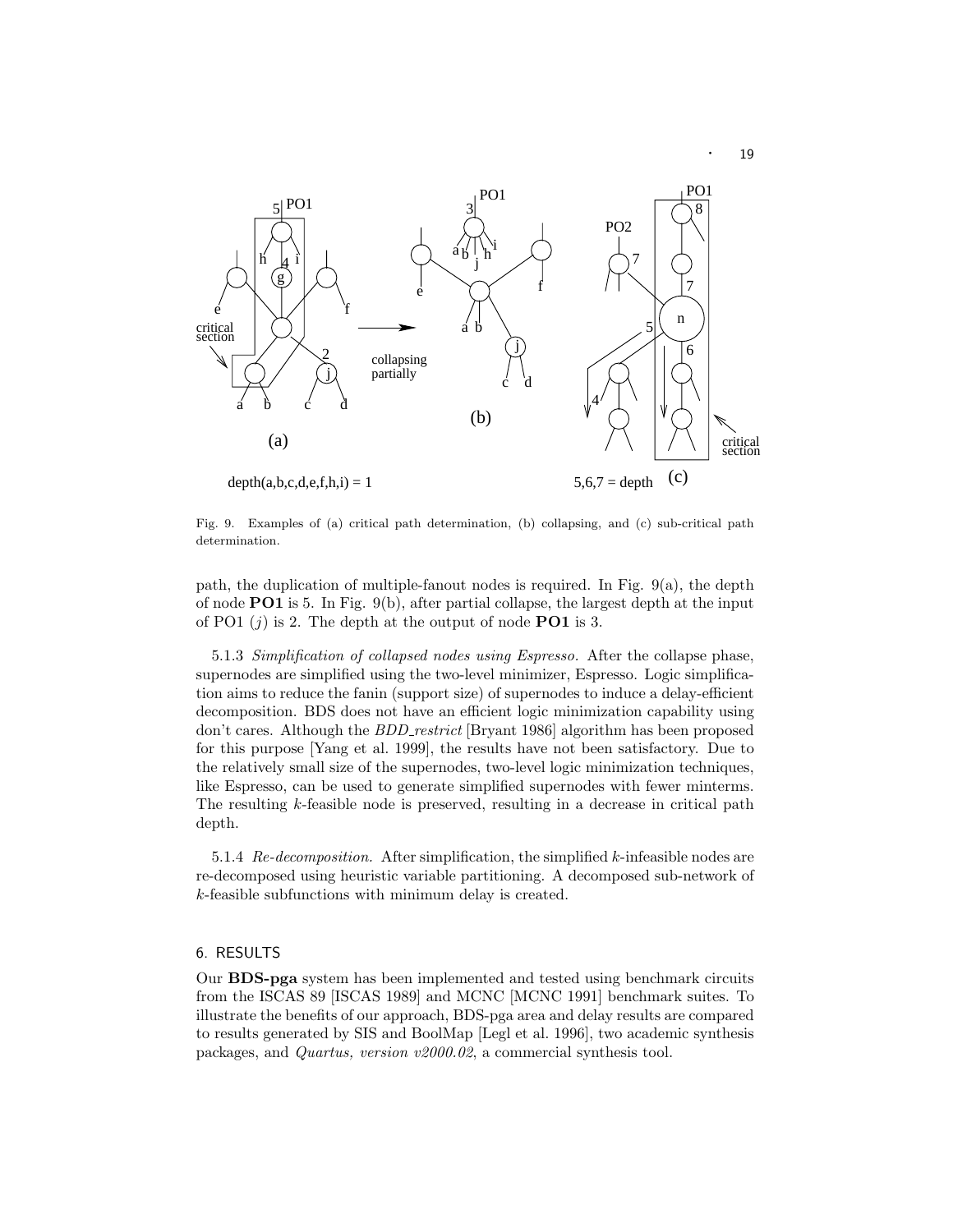| Ckt.           |      | $\mbox{BoolMap-Area}$ |            |              | scr.rug+FlowMap |                |                | $BDS-pga + FlowMap$ |                             |
|----------------|------|-----------------------|------------|--------------|-----------------|----------------|----------------|---------------------|-----------------------------|
|                | LUTs | delay                 | CPU<br>(s) | <b>LUTs</b>  | delay           | CPU<br>(s)     | LUTs           | delay               | $\overline{\text{CPU}}$ (s) |
| 5xp1           | 13   | $\overline{2}$        | 0.6        | 40           | 8               | 8              | 14             | 3                   | 1.1                         |
| 9sym           | 8    | 3                     | 0.4        | 108          | 6               | 44             | 7              | 3                   | 1.2                         |
| 9symm          | 8    | 3                     | 0.3        | 9            | 6               | 33             | $\overline{7}$ | 3                   | 1.3                         |
| C499           | 98   | 5                     | 40.4       | 66           | $\overline{4}$  | 50             | 70             | 5                   | 1.2                         |
| C880           | 121  | 11                    | 5.4        | 136          | 9               | 18             | 103            | 8                   | 2.0                         |
| alu2           | 46   | 5                     | 126.0      | 134          | 13              | 164            | 41             | $\overline{4}$      | 4.1                         |
| alu4           | 150  | 11                    | 101.0      | 235          | 11              | 1614           | 190            | 7                   | 25.2                        |
| apex6          | 152  | 6                     | 12.5       | 214          | 9               | 30             | 186            | $\overline{4}$      | $7.8\,$                     |
| apex7          | 61   | 5                     | 8.0        | 70           | 5               | 8              | 71             | 3                   | 3.3                         |
| b9             | 43   | 3                     | 0.4        | 53           | $\overline{4}$  | 9              | 40             | 3                   | $2.3\,$                     |
| clip           | 15   | $\overline{2}$        | 0.6        | 90           | 7               | 43             | 30             | 4                   | 12.5                        |
| count          | 31   | $\overline{7}$        | 1.6        | 31           | 5               | $\overline{4}$ | 26             | 5                   | 1.9                         |
| $\mathrm{des}$ | 1462 | 9                     | 86.8       | 1396         | 8               | 595            | 909            | $\overline{4}$      | 55.7                        |
| duke2          | 187  | 8                     | 199.0      | 169          | 6               | 36             | 173            | 8                   | 6.9                         |
| misex          | 13   | $\overline{2}$        | 0.2        | 17           | $\overline{4}$  | $\overline{2}$ | 14             | $\overline{2}$      | 7.1                         |
| rd84           | 10   | $\overline{2}$        | 2.0        | 146          | 6               | 71             | 13             | 3                   | 3.3                         |
| rot            | 347  | 19                    | 86.2       | 250          | 11              | 46             | 223            | 10                  | 10.6                        |
| vg2            | 31   | $\overline{4}$        | 9.3        | 40           | 5               | 17             | 12             | 3                   | 5.0                         |
| z4ml           | 5    | $\overline{2}$        | 0.2        | 5            | $\overline{2}$  | 3              | $\overline{5}$ | $\overline{2}$      | 1.4                         |
| t481           | 5    | 3                     | 30.1       | 177          | 8               | 116            | $\overline{5}$ | $\overline{2}$      | 2.6                         |
| C1355          | 80   | 6                     | 4.9        | 66           | $\overline{4}$  | 53             | 64             | $\overline{4}$      | 5.2                         |
| C1908          | 130  | 12                    | 40.5       | 115          | 10              | 64             | 123            | 7                   | 7.3                         |
| C5315          | 545  | 13                    | 37.2       | 522          | 9               | 100            | 435            | $\overline{7}$      | 23                          |
| Total          | 3561 | 143                   | 1098.4     | 3651         | 160             | 3065.0         | 2761           | 95                  | 191.8                       |
| Norm           | 0.98 | 0.89                  | 0.36       | $\mathbf{1}$ | $\mathbf{1}$    | 1              | 0.75           | 0.59                | 0.062                       |

Table 7. Area results for BoolMap-Area, SIS optimization and BDS-pga decomposition.

#### 6.1 Experimental Results: Area Optimization

Synthesis experiments using SIS, BoolMap, and BDS-pga were conducted using multi-level optimization followed by technology mapping. The RASP script [Cong et al. 1996], which includes FlowMap [Cong and Ding 1994] and FlowSYN [Cong and Ding 1993], was used for technology mapping in all cases. LUT input size  $k$  was set to 5 for these experiments. All experiments were run on a 633 MHz Celeron-based PC with 128 MB of memory.

For experiments using the TOS synthesis system (BoolMap) [Legl et al. 1996], area was measured in terms of the number of LUTs, and the delay was measured in terms of LUT critical path depth. MCNC benchmarks were first collapsed and then decomposed to k-feasible networks with the optimization script *mmap h a 5.scr* [Eckl et al. 1996] [Legl et al. 1996]. ISCAS benchmarks, which could not be fully collapsed, were initially decomposed using the *smap h a 5.scr* script, followed by the *reduce depth* procedure. The multi-output decomposition and mapping script *mmap h a 5.scr* was then used to generate an optimized, mapped network. Results from these experiments are shown under the **BoolMap-Area** column in Table 7.

For SIS, the benchmark circuits were first optimized using the script *script.rugged*. The resulting optimized netlists were subsequently mapped onto FPGAs using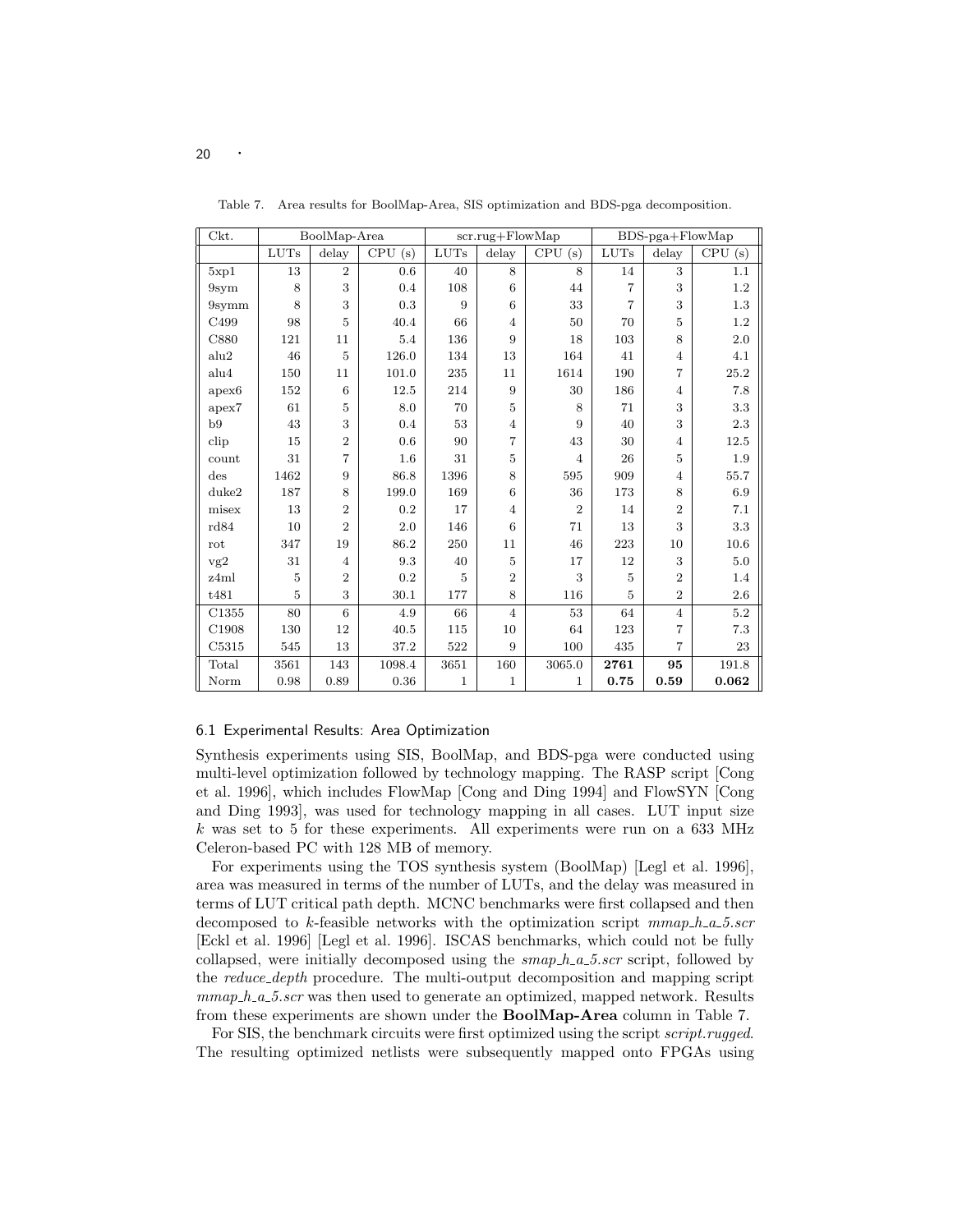| Ckt.              | BoolMap-d      |                |        |                | $scr.rug +$       |                             | $BDS-pga+$     |                |
|-------------------|----------------|----------------|--------|----------------|-------------------|-----------------------------|----------------|----------------|
|                   |                |                |        |                | scr.delay+FlowMap |                             | FlowMap        |                |
|                   | LUTs           | delay          | CPU(s) | LUTs           | delay             | CPU(s)                      | LUTs           | delay          |
| 5xp1              | 13             | $\overline{2}$ | 0.9    | 31             | 4                 | 9                           | 15             | $\overline{2}$ |
| 9sym              | $\overline{7}$ | 3              | 0.4    | 74             | 6                 | 21                          | $\overline{7}$ | 3              |
| 9symml            | $\overline{7}$ | 3              | 0.3    | 89             | 6                 | 27                          | $\overline{7}$ | 3              |
| C499              | 102            | $\overline{4}$ | 107.1  | 92             | $\overline{4}$    | 40                          | 64             | $\overline{4}$ |
| C880              | 134            | 8              | 13.3   | 174            | 10                | 105                         | 108            | 8              |
| alu2              | 50             | 5              | 62.7   | 168            | 10                | 91                          | 41             | $\overline{4}$ |
| apex <sub>6</sub> | 188            | 4              | 12.5   | 210            | 6                 | 41                          | 186            | 4              |
| apex7             | 78             | 3              | 8.0    | 68             | $\overline{4}$    | 10                          | 71             | 3              |
| b9                | 41             | 3              | 0.4    | 43             | 3                 | $\overline{4}$              | 40             | 3              |
| clip              | 15             | $\overline{2}$ | 0.6    | 70             | $\overline{7}$    | 22                          | 30             | $\overline{4}$ |
| count             | 42             | $\overline{2}$ | 1.6    | 50             | $\overline{4}$    | $\overline{7}$              | 26             | $\overline{5}$ |
| duke2             | 192            | 5              | 199.0  | 200            | 6                 | 37                          | 169            | $\overline{7}$ |
| misex1            | 15             | $\overline{2}$ | 0.2    | 6              | $\overline{2}$    | 2.2                         | 14             | $\overline{2}$ |
| rd84              | 10             | $\overline{2}$ | 2.0    | 99             | 5                 | 36                          | 13             | 3              |
| rot               | 244            | 6              |        | 300            | 6                 | 97                          | 218            | 9              |
| vg2               | 30             | 4              | 9.3    | 41             | $\overline{4}$    | 10                          | 12             | 3              |
| z4ml              | $\overline{5}$ | $\overline{2}$ | 0.2    | 6              | $\overline{2}$    | $\mathcal{D}_{\mathcal{L}}$ | 5              | $\overline{2}$ |
| t481              | 5              | 3              | 30.1   | 160            | 7                 | 616                         | 5              | $\overline{2}$ |
| C1355             | 98             | 5              | 10.7   | $\overline{4}$ | 114               | 17                          | 65             | $\overline{4}$ |
| C1908             | 137            | $\overline{7}$ | 97.0   | 186            | 9                 | 99                          | 119            | $\overline{7}$ |
| C5315             | 672            | 9              | 154.0  | 711            | 10                | 184                         | 447            | $\overline{7}$ |
| C7552             | 729            | 9              | 102.6  | 602            | 11                | 114                         | 631            | 12             |
| Total             | 2814           | 103            | 813    | 3482           | 130               | 1591                        | 2293           | 93             |
| Norm              | 0.81           | 0.79           | 0.51   | $\mathbf{1}$   | $\mathbf{1}$      | $\mathbf{1}$                | 0.66           | 0.72           |

Table 8. Delay re-synthesis results for BoolMap-Delay, SIS optimization and BDS-pga redecomposition

FlowMap. SIS results are shown under the **scr.rug+FlowMap** column in Table 7.

For *BDS-pga*, circuits were partially collapsed to produce clusters of supernodes using the MFFC-based approach described in Section 3. Logic decomposition was performed using the **heuristic variable partitioning technique** to produce a kfeasible network. Following logic optimization, technology mapping was performed using FlowMap. **BDS-pga** results are shown under the **BDS-pga+FlowMap** column in Table 7.

The RASP script (FlowMap) has been modified to preserve the nature of the decompositions obtained by **BDS-pga**. RASP decomposes network nodes into 2 feasible AND/OR gates as a pre-processing step. This step can potentially undo the optimization characteristics of **BDS-pga**. Additionally, **BDS-pga** identifies AND/XNOR decompositions. These decompositions could be undone by RASP, since it decomposes all complex gates into a network of AND-OR gates. To preserve AND/XNOR decompositions, the RASP technology decomposition routine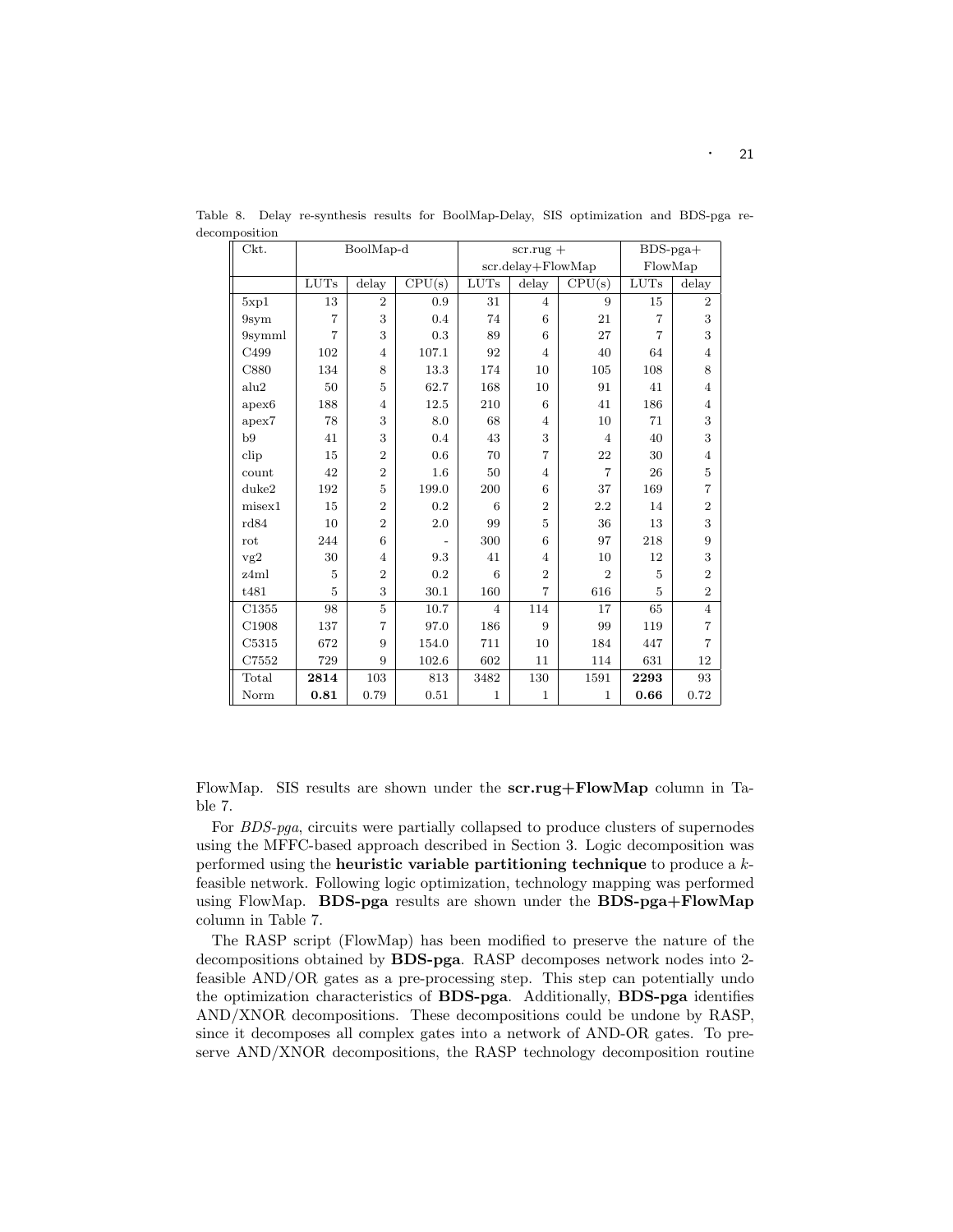| Ckt.           | BoolMap-Area |       | scr.rug                        |       | $BDS-pga + FlowMap$ |       |
|----------------|--------------|-------|--------------------------------|-------|---------------------|-------|
|                |              |       | $+$ FlowMap                    |       |                     |       |
|                | LUT          | delay | <b>LUTs</b>                    | delay | <b>LUTs</b>         | delay |
|                |              |       | <b>Area Oriented Synthesis</b> |       |                     |       |
| C3540          |              |       | 678                            | 17    | 311                 | 15    |
| C7552          | 696          | 13    | 671                            | 13    | 631                 | 12    |
|                |              |       | Delay Oriented Synthesis       |       |                     |       |
| alu4           | 264          |       |                                |       | 190                 |       |
| $\mathrm{des}$ | 594          | 3     | 1582                           | 7     | 909                 |       |
| C3540          |              |       | 542                            | 12    | 324                 | 13    |
| $_{\rm pdc}$   |              |       | 4605                           | 11    | 4012                | 11    |

Table 9. Unsynthesizable circuits for BoolMap and SIS

was disabled.<sup>2</sup>

Table 7 shows results for 23 MCNC and ISCAS benchmarks. Comparison of LUT area results for BDS-pga in Table 7 to those for BDS in Table 2 indicates a 11.8% area improvement for BDS-pga over BDS. The results demonstrate that the optimization provided by BDS-pga is significant. Overall, **BDS-pga** generates circuits with fewer LUTs than SIS and BoolMap. For almost all benchmarks, circuit delay (topological depth in LUTs) is smallest when **BDS-pga** is used. For most benchmarks, **BDS-pga** CPU times are an order of magnitude smaller than for either SIS and BoolMap. SIS was unable to optimize C7552, while BoolMap failed to synthesize C3450 in acceptable time (almost 5 hrs). As shown in Table 9, **BDS-pga** was able to efficiently synthesize both circuits in a matter of seconds.

## 6.2 Experimental Results: Delay Optimization

After area-based comparison, **BDS-pga** was compared to SIS and BoolMap using delay-synthesis techniques for all tool suites. For SIS, script *script.delay* was applied after *script.rugged* to generate delay-optimal circuits. FlowMap was then used to complete technology mapping. For BoolMap, delay-optimization scripts [Eckl et al. 1996] were used to generate delay-optimized circuits. For **BDS-pga**, resynthesis along delay critical paths was performed for the area-optimized circuits from the previous experiment. As described in Section 5, this approach partially collapses the critical path. FlowMap completes technology mapping. Results for all three approaches are shown in Table 8.

It can be seen from the table that **BDS-pga** outperforms SIS for delay-optimization and compares favourably with BoolMap. As shown in Table 9, under the **delay** heading, several benchmarks could not be synthesized for delay by BoolMap and SIS, but were handled successfully by **BDS-pga**. A comparison of delay results in Table 7 and Table 8 shows that the delay resynthesis step in **BDS-pga** almost always reduces delay. In no case did delay resynthesis increase the delay of the network. Also, it can be noted that generally delay improvement is not achieved at

<sup>&</sup>lt;sup>2</sup>In experiments with **scr.rug+FlowMap**, the 2-input AND/OR decomposition feature of FlowMap was not disabled.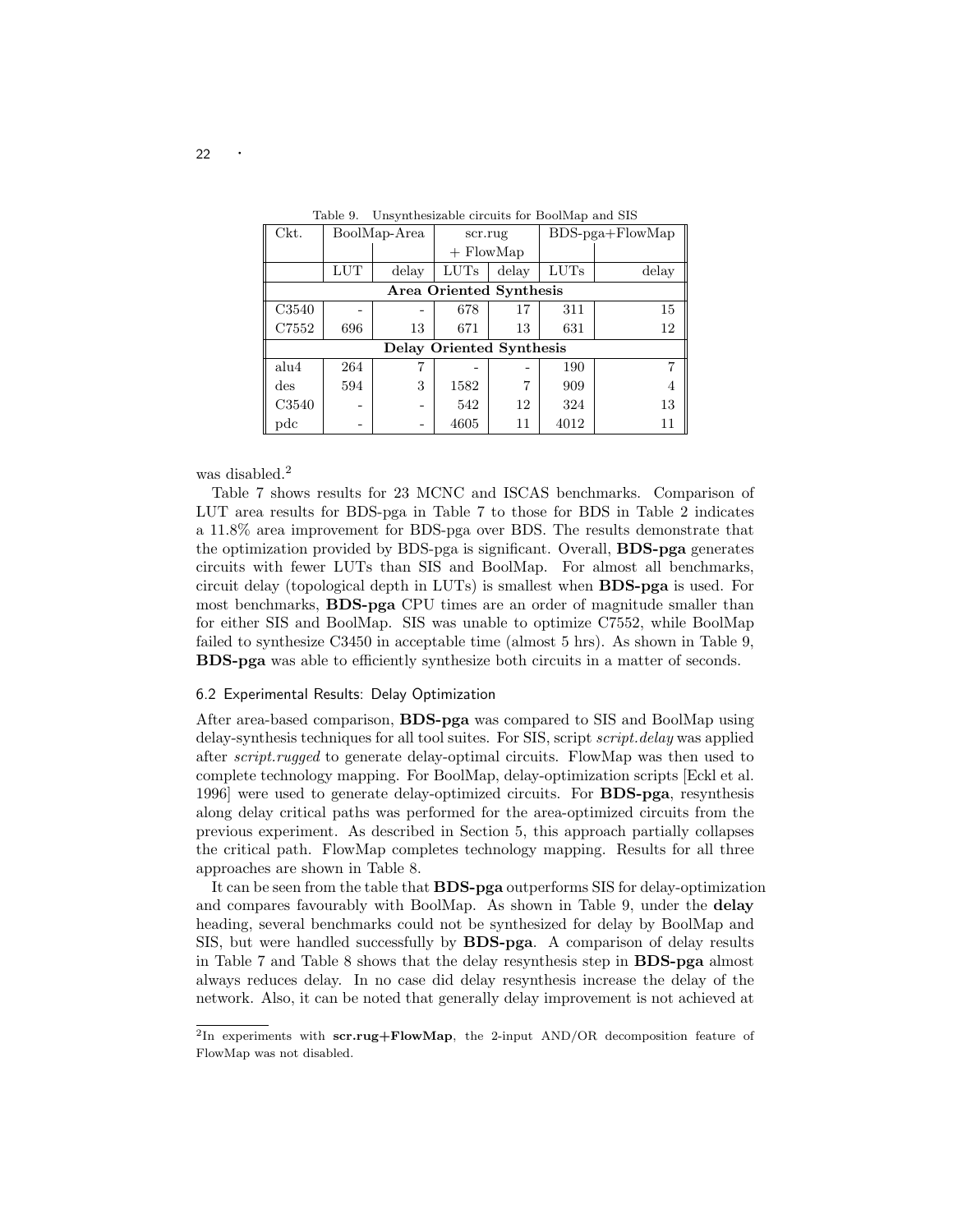| Ckt.           |             | Quartus |             |             |       | $BDS$ -pga+ $F$ lowMap |
|----------------|-------------|---------|-------------|-------------|-------|------------------------|
|                | <b>LUTs</b> | delay   | CPU time(s) | <b>LUTs</b> | delay | CPU time(s)            |
| $\mathrm{des}$ | 1501        | 9       | 436         | 1592        | 5     | 50                     |
| C1355          | 98          | 6       | 44          | 94          | 4     | 9                      |
| C1908          | 223         | 8       | 69          | 162         | 8     | 3                      |
| C5315          | 640         | 14      | 271         | 582         | 8     | 14                     |
| C3540          | 426         | 18      | 154         | 556         | 11    | 28                     |
| C7552          | 788         | 15      | 372         | 769         | 11    | 19                     |

Table 10. Area results for Quartus and BDS-pga for the Apex architecture  $(k = 4)$ .

Table 11. Delay results for Quartus and BDS-pga for the Apex architecture  $(k = 4)$ 

| Ckt.              | Quartus |       |             |             |       | $BDS-pga + FlowMap$ |
|-------------------|---------|-------|-------------|-------------|-------|---------------------|
|                   | LUTs    | delay | CPU time(s) | <b>LUTs</b> | delay | CPU time(s)         |
| $\mathrm{des}$    | 2055    | 8     | 502         | 1590        | 5     | 53                  |
| C <sub>1355</sub> | 86      | 5     | 45          | 90          | 4     | 4                   |
| C <sub>1908</sub> | 294     | 7     | 73          | 163         | 7     | 3                   |
| C5315             | 833     | 12    | 253         | 588         | 7     | 14                  |
| C3540             | 575     | 18    | 198         | 556         | 11    | 28                  |
| C7522             | 1013    | 14    | 394         | 770         | 10    | 19                  |

the expense of area. The circuits synthesized by our approach deliver better area and performance than previous approaches.

### 6.3 Comparative Results for BDS-pga and Quartus

Comparative area minimization results for FPGA and Quartus are presented in Table 10. For these experiments, the value of k, the LUT input count, was kept to 4, the LUT size in Altera's Apex series of devices. Similar to previous experiments, FlowMap's two-input AND/OR decomposition was disabled to preserve BDS-pga's k-feasible decomposition. From the table, it can be noted that for benchmarks *C1355, C1908, C5315* and *C7522*, BDS-pga produces better area optimized results than Quartus. Moreover, the delay of all circuits synthesized using BDS-pga and FlowMap is less than delay for circuits synthesized by Quartus and the CPU times for BDS-pga and FlowMap combined are orders of magnitude smaller than those required by Quartus<sup>3</sup>. Delay resynthesis results shown in Table 11 indicate that the combination of BDS-pga and FlowMap produces improved or equal delay for all circuits versus Quartus. Additionally, LUT area is reduced by **BDS-pga** for all circuits, except one.

<sup>3</sup>Time utilized by Quartus consists of the time required to build the circuit database and perform logic synthesis and mapping. For our experiments, only the time required for logic synthesis and mapping is reported to provide a fair comparison with BDS-pga.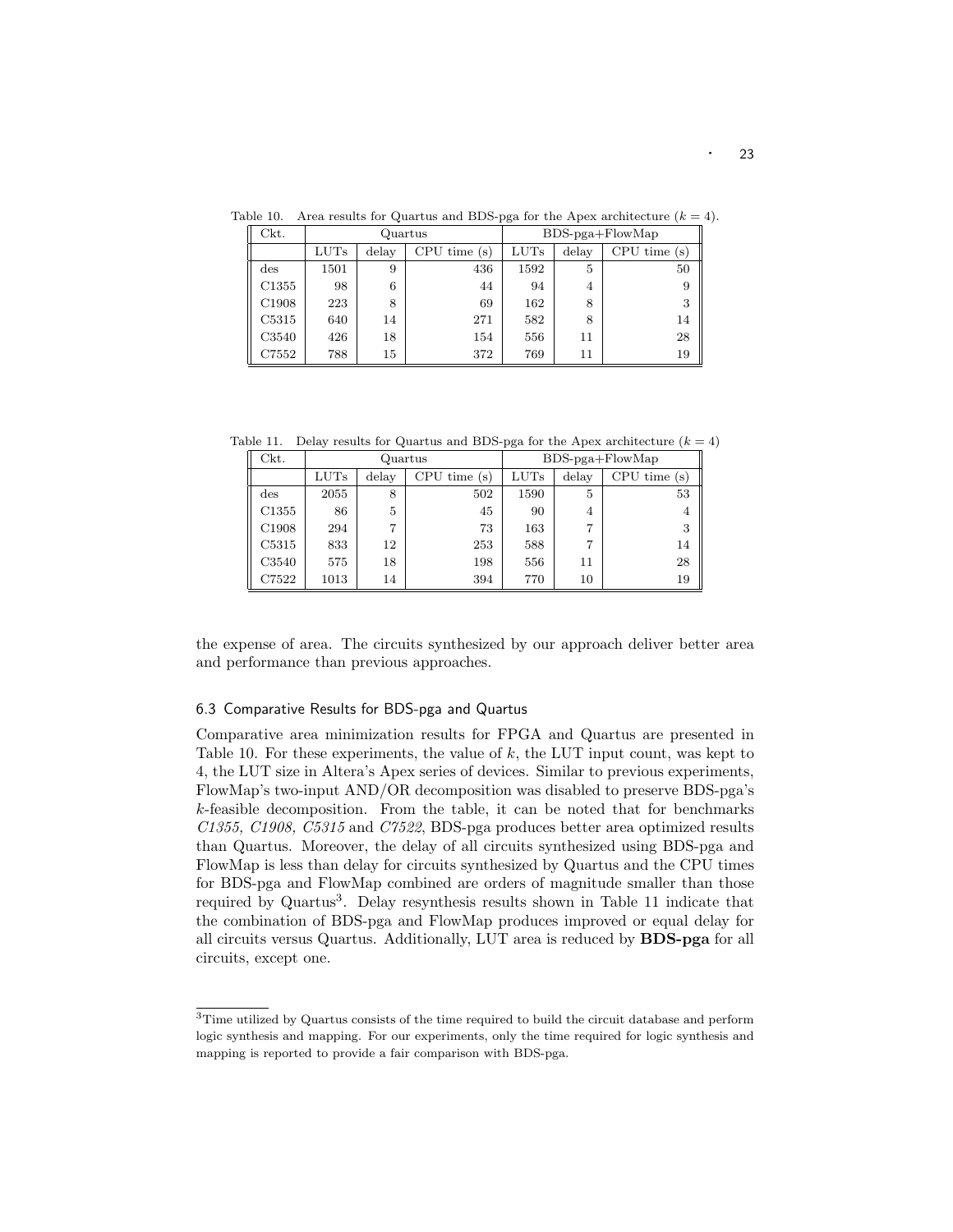#### 7. CONCLUSIONS AND FUTURE WORK

In this paper, we have presented **BDS-pga**, a BDD-based, FPGA-specific logic synthesis system. This approach unites multi-level logic transformation techniques with FPGA-specific logic decomposition to form a novel synthesis framework. Decisions are made earlier in the synthesis process to promote mapping to LUT-based FPGAs. The resulting synthesized circuits exhibit superior area and performance characteristics when compared to circuits synthesized by conventional FPGA synthesis tools. By using an efficient BDD-decomposition engine, we are able to decompose large designs quickly, without sacrificing the quality of the resulting implementation.

One of the limitations of our tool is the lack of support for logic simplification with don't care sets using BDDs. While *restrict* and *constrain* operators have been proposed to simplify a specific BDD with respect to another, no satisfactory solution has been found. This limitation has forced us to use Espresso. Although this tool robustly handles relatively large designs, it often requires significant computation time. We are currently investigating several *implicit* logic minimization schemes for incorporation within our synthesis framework. Although our approach attempts to decompose logic into k-feasible networks, technology mapping is ultimately carried out as a post-processing step. Analogous to the approach presented in [Chen and Cong 2001, it would be desirable to analyze a set of  $k$ -feasible decompositions during technology mapping to derive a better mapped solution.

#### ACKNOWLEDGMENTS

The authors would like to thank Prof. Maciej Ciesielski (Univ of Massachusetts, Amherst) and Congguang Yang (Chameleon Systems) for providing their logic synthesis tool, BDS, for use in our work. The authors would also like to thank Klaus Eckl at the Technical Institute of Munich for granting us a license to use BoolMap.

#### **REFERENCES**

- ASHENHURST, R. L. 1959. The decomposition of switching functions. In Proc. International Symp. Theory of Switching Functions,74–116.
- Babba, B. and Crastes, M. 1992. Automatic synthesis on table lookup-based FPGAs. In Proc. Euro- $ASIC$  (May), 25–31.
- Brayton, R., Hachtel, G., McMullen, C., and Sangiovanni-Vincentelli, A. 1984. Logic Minimization Algorithms for VLSI Synthesis. Kluwer, Boston.
- Brayton, R., Rudell, R., Sangiovanni-Vincentelli, A., and Wang, A. 1987. MIS: A multiple-level logic optimization system. IEEE Trans. Computer-aided Design. 6, 6 (Nov.), 1062–1081.
- Brglez, F., Bryan, D., and Kozminski, K. 1989. Combinational profiles of sequential benchmark circuits. In Proc. IEEE International Symp. Circuits and Systems (May),1929– 1934.
- BRYANT, R. 1986. Graph-based algorithms for boolean function manipulation. IEEE Trans. Comput. C-35,8 (Aug.),677–691.
- Chang, S., Marek-Sadowska, M., and Hwang, T. 1996. Technology mapping for TLU FPGA's based on decomposition of binary decision diagrams. Proc. IEEE Trans. Computeraided Design. 15,10 (Oct.),1226–1236.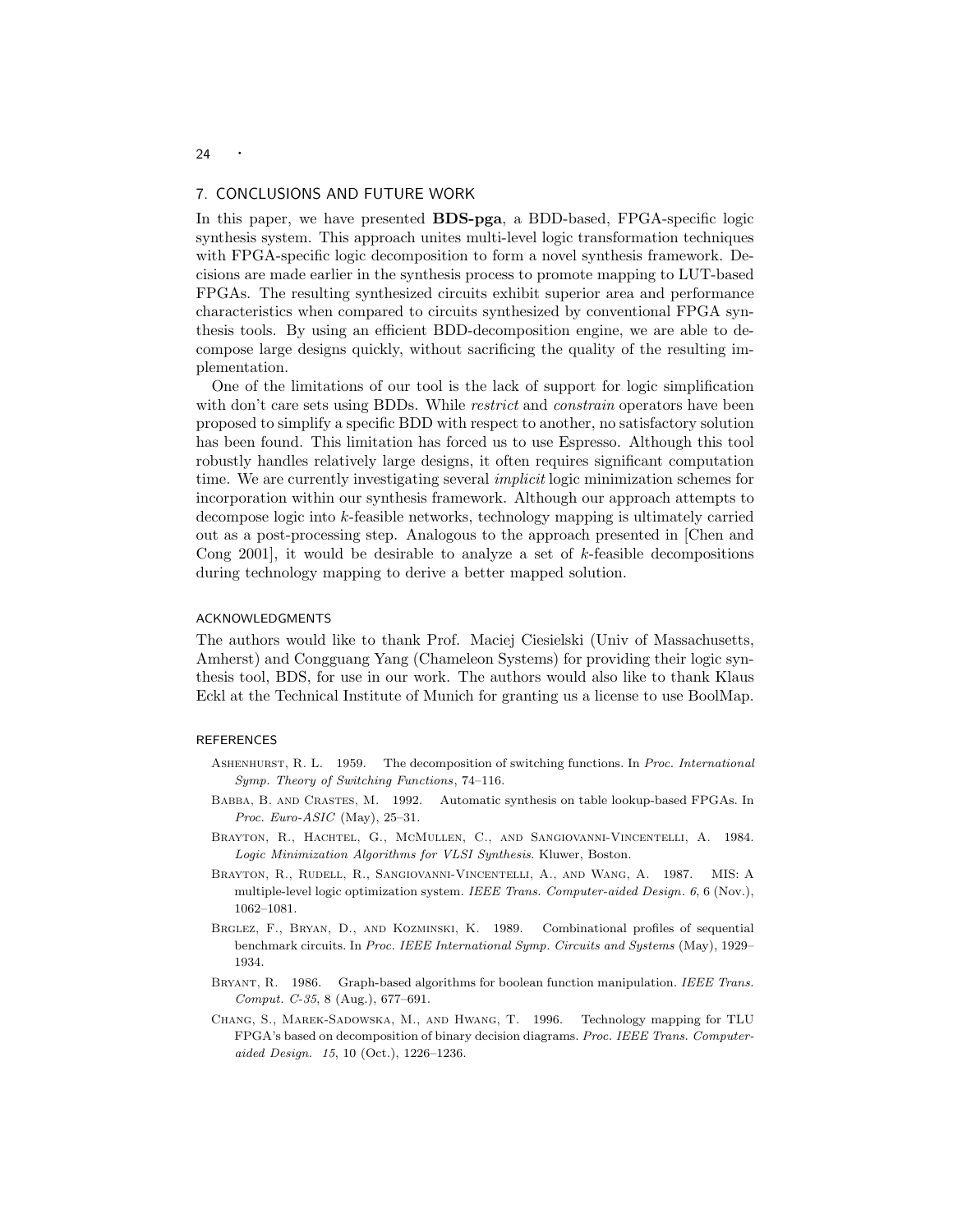- Chen, G. and Cong, J. 2001. Simultaneous logic decomposition with technology mapping in FPGA designs. In Proc. International Symposium on Field Programmable Gate Arrays (Monterey, Calif., Feb), 48-55.
- Chen, K., Cong, J., Ding, Y., Kahng, A., and Trajmar, P. 1992. DAG-Map: Graphbased FPGA technology mapping for delay optimization. IEEE Design and Test of Computers. (Sept.),  $7-20$ .
- Cong, J. and Ding, Y. 1993. Beyond the combinatorial limit in depth minimization for LUT-Based FPGA designs. In Proc. IEEE/ACM International. Conf. on CAD (Santa Clara, CA, Nov.), 110–114.
- Cong, J. and Ding, Y. 1994. FlowMap: An optimal technology mapping algorithm for delay optimization in lookup-table based FPGA designs. IEEE Trans. Computer-Aided Design 13, 1 (Jan.),  $1-12$ .
- Cong, J., Li, Z., and Bagrodia, R. 1994. Acyclic multi-way partitioning of boolean networks. In Proc. IEEE/ACM Design Automation Conference (June), 670-675.
- Cong, J., Peck, J., and Ding, Y. 1996. RASP: A general logic synthesis system for SRAMbased FPGAs. In Proc. International Symposium on Field Programmable Gate Arrays (Monterey, Calif., Feb.), 137-143.
- Coudert, O. and Madre, J. 1990. A unified framework for the formal verification of sequential circuits. In Proc. International Conference on Computer Aided Design,126– 129.
- DEMICHELI, G. 1994. Synthesis and Optimization of Digital Circuits. McGraw-Hill, Hightstown, NJ
- Eckl, K., Legl, C., and Wurth, B. 1996. TOS Version 2.2: User Manual. Institute of Elec. Design Automation, Tech. Univ. of Munich.
- Filo, D., Yang, J., Mailhot, F., and DeMicheli, G. 1991. Technology mapping for two output RAM-based FPGAs. In Proc. European Design Automation Conf.,534–538.
- Francis, R., Rose, J., and Chung, K. 1990. Chortle: A technology mapping algorithm for lookup table-based field programmable gate arrays. In Proc. Design Automation Conf. (June),613–619.
- Francis, R., Rose, J., and Vranesic, Z. 1995. Chortle-crf: Fast technology mapping for lookup table-based FPGAs. In Proc. International Symp. Theory of Switching Functions, 74–116.
- HACTEL, G. D. AND SOMENZI, F. 1996. Logic Synthesis and Verification Algorithms. Kluwer Academic Publishers, Dordrecht, The Netherlands.
- Jiang, J.-H., Jout, J.-Y., Huang, J.-D., and Wei, J.-S. 1997. A variable partitioning algorithm of BDDs for FPGA technology mapping. IEIEC Trans. Fundamentals of Electronics E80,10 (Oct.),1813–1819.
- Karplus, K. 1991. XMAP: A technology mapper for table-lookup based FPGAs. In Proc. Design Automation Conf. (June), 240-243.
- LAI, Y., PEDRAM, M., AND VRUDHULA, S. 1993. BDD based decomposition of logic functions with application to FPGA synthesis. In Proc. Design Automation Conf. (June), 642–647.
- LEGL, C., WURTH, B., AND ECKL, K. 1996. A boolean approach to performance-directed technology mapping for LUT-based FPGA designs. In Proc. Design Automation Conf.  $(June)$ , 74–116.
- Murgai, R., Brayton, R., and Sangiovanni-Vencentelli, A. 1995. Logic Synthesis for Field-Programmable Gate Arrays. Kluwer, Boston
- Murgai, R., Nishizaki, Y., Brayton, R., and Sangiovanni-Vincentelli, A. 1990. Logic synthesis for programmable gate arrays. In Proc. Design Automation Conf. (June), 620– 625.